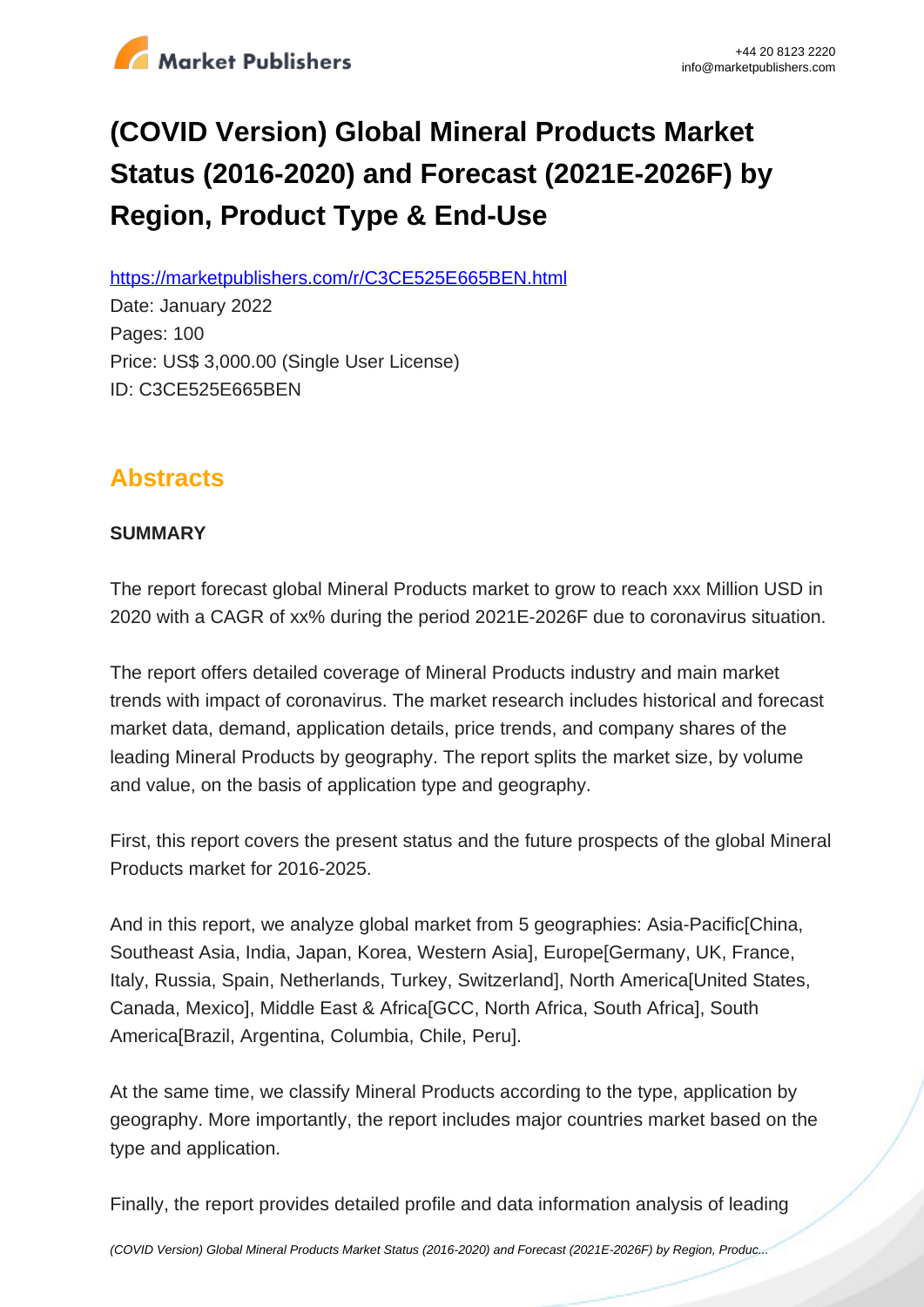

Mineral Products company.

Key Content of Chapters as follows (Including and can be customized) :

Part 1:

Market Overview, Development, and Segment by Type, Application & Region

Part 2:

Company information, Sales, Cost, Margin etc.

Part 3:

Global Market by company, Type, Application & Geography

Part 4:

Asia-Pacific Market by Type, Application & Geography

Part 5:

Europe Market by Type, Application & Geography

Part 6:

North America Market by Type, Application & Geography

Part 7:

South America Market by Type, Application & Geography

Part 8:

Middle East & Africa Market by Type, Application & Geography

Part 9:

Market Features

[\(COVID Version\) Global Mineral Products Market Status \(2016-2020\) and Forecast \(2021E-2026F\) by Region, Produc...](https://marketpublishers.com/report/chemicals_petrochemicals/other-chemicals-products/covid-version-global-mineral-products-market-status-2016-2020-n-forecast-2021e-2026f-by-region-product-type-end-use.html)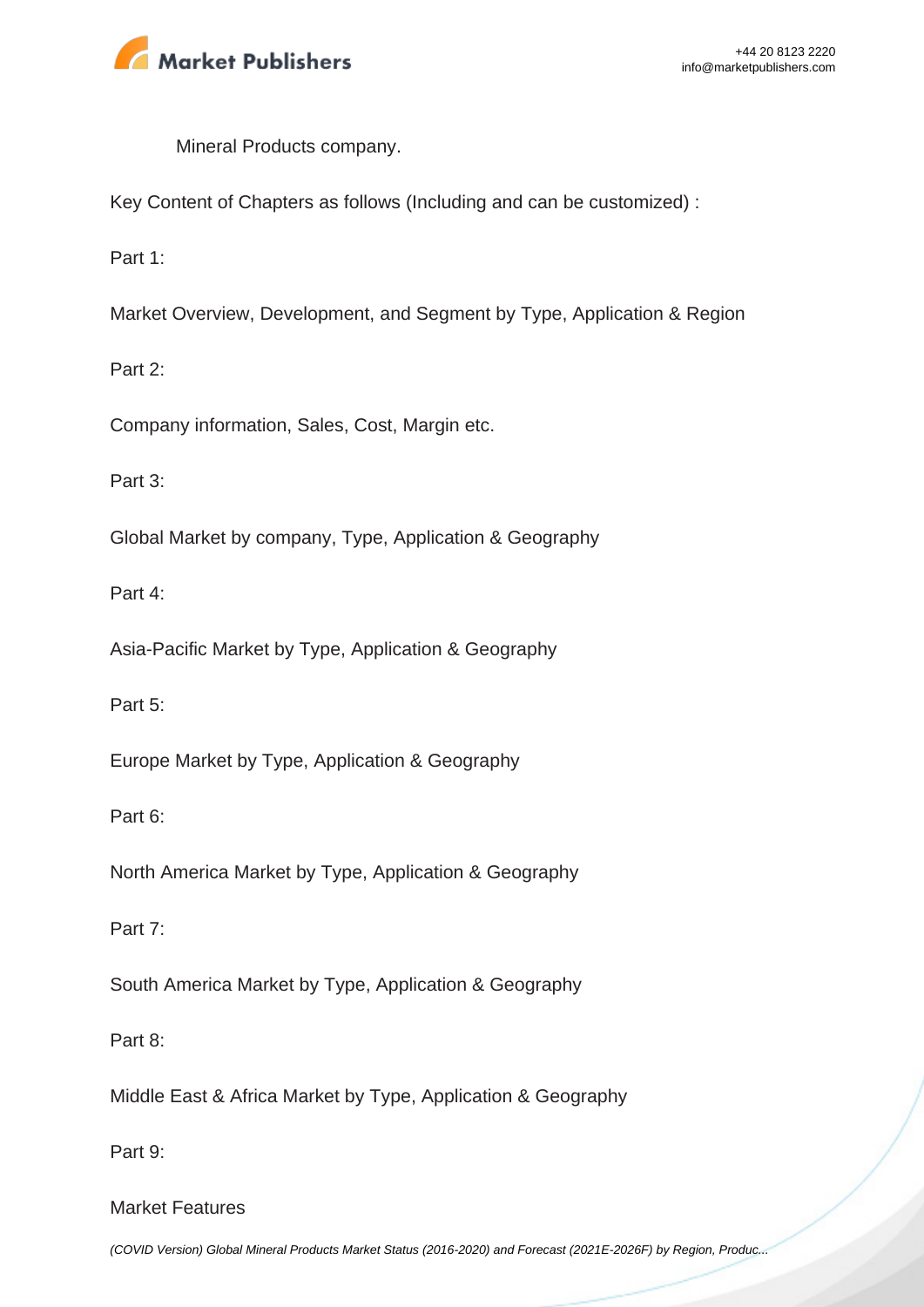

Part 10:

Investment Opportunity

Part 11:

**Conclusion** 

Market Segment as follows:

By Region

Asia-Pacific[China, Southeast Asia, India, Japan, Korea, Western Asia]

Europe[Germany, UK, France, Italy, Russia, Spain, Netherlands, Turkey, Switzerland]

North America[United States, Canada, Mexico]

Middle East & Africa[GCC, North Africa, South Africa]

South America[Brazil, Argentina, Columbia, Chile, Peru]

Key Companies

Lafargeholcim

**CRH** 

**CEMEX** 

**HeidelbergCement** 

Saint-Gobain

Market by Type

[\(COVID Version\) Global Mineral Products Market Status \(2016-2020\) and Forecast \(2021E-2026F\) by Region, Produc...](https://marketpublishers.com/report/chemicals_petrochemicals/other-chemicals-products/covid-version-global-mineral-products-market-status-2016-2020-n-forecast-2021e-2026f-by-region-product-type-end-use.html)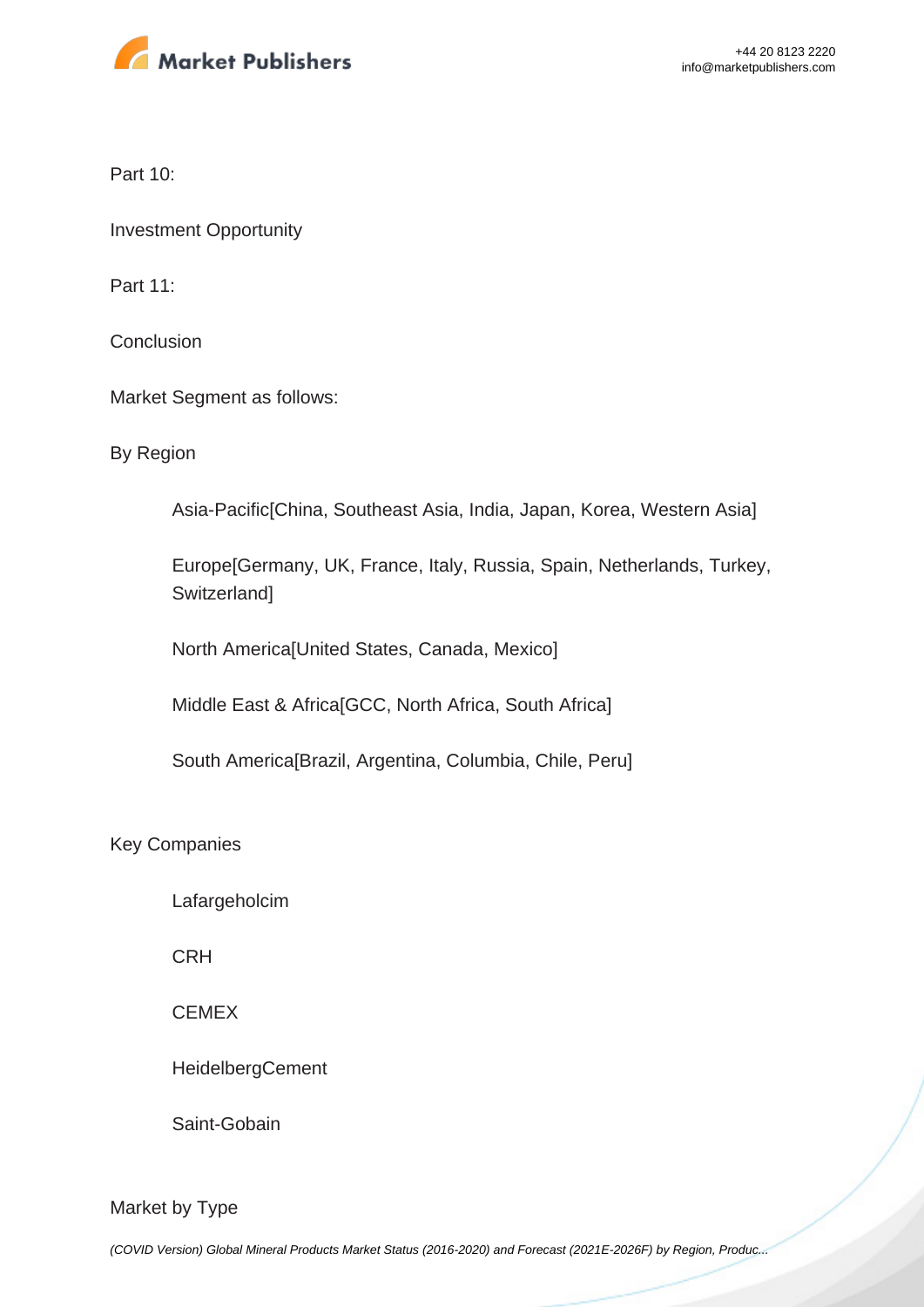

Cement and Concrete Product

Glass and Glass Product

Other Non-Metallic Mineral Product

Clay Product and Refractory

Lime and Gypsum Product

Market by Application

Architecture

Industry

**Manufacture** 

**Others**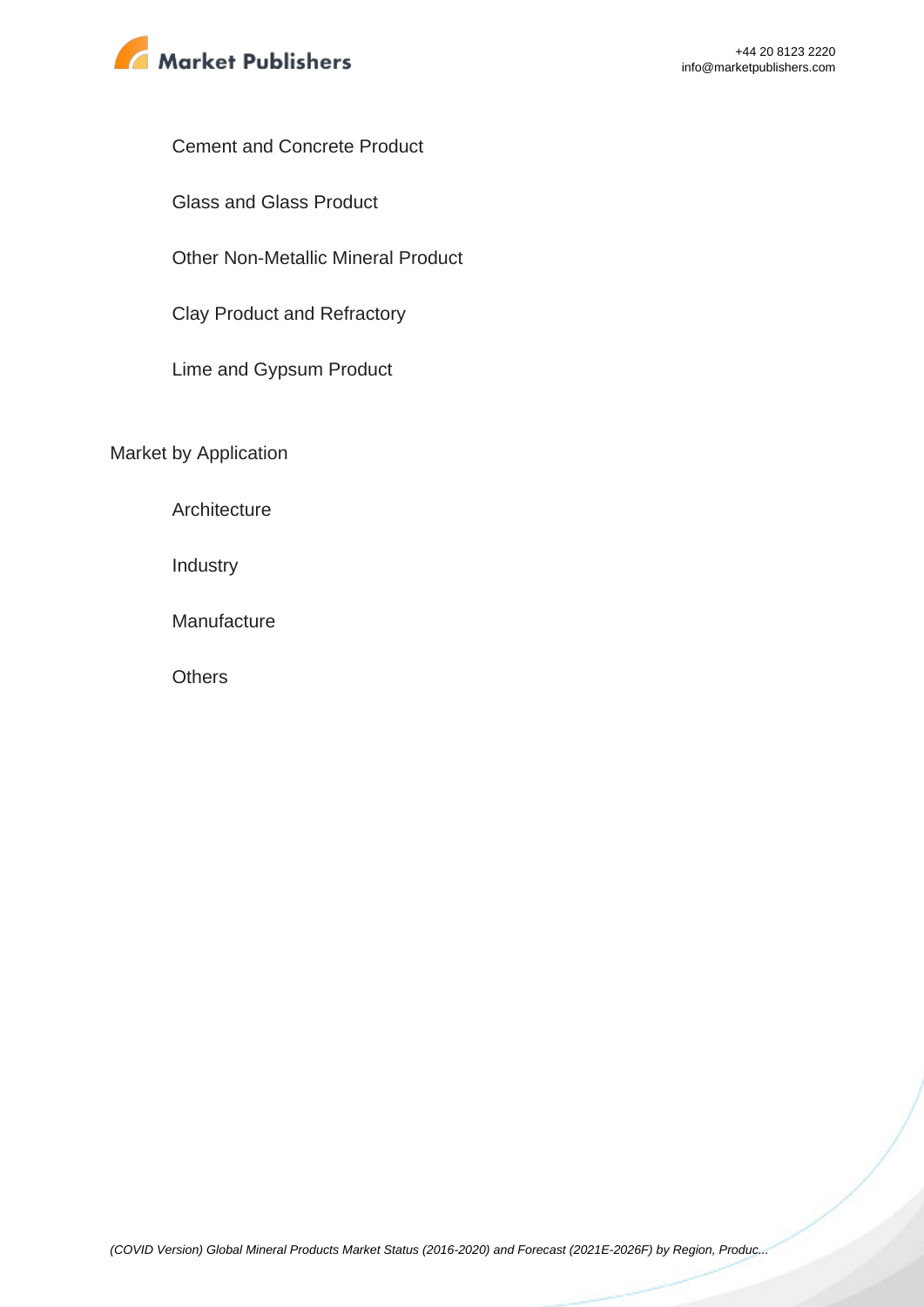

# **Contents**

#### **PART 1 MARKET OVERVIEW**

1.1 Market Definition 1.2 Market Development 1.2.1 Current Situation 1.2.2 Aspects of COVID-19 Impact 1.3 By Type Table Type of Mineral Products Figure Global Mineral Products Market Share by Type in 2020 1.4 By Application Table Application of Mineral Products Figure Global Mineral Products Market Share by Application in 2020 1.5 By Region Figure Global Mineral Products Market Share by Region in 2020 Figure Asia Mineral Products Market Share by Region in 2020

## **PART 2 KEY COMPANIES**

2.1 Lafargeholcim 2.1.1 Company Profile Table Lafargeholcim Overview List 2.1.2 Products & Services Overview 2.1.3 Sales Data List Table Mineral Products Business Operation of Lafargeholcim (Sales Revenue, Sales Volume, Price, Cost, Gross Margin) 2.2 CRH 2.3 CEMEX 2.4 HeidelbergCement 2.5 Saint-Gobain

## **PART 3 GLOBAL MARKET STATUS AND FUTURE FORECAST**

3.1 Global Market by Region

Table Global Mineral Products Market by Region, 2016-2020 (Million USD) Figure Global Mineral Products Market Share by Region in 2020 (Million USD) Table Global Mineral Products Market by Region, 2016-2020 (Volume) Figure Global Mineral Products Market Share by Region in 2020 (Volume)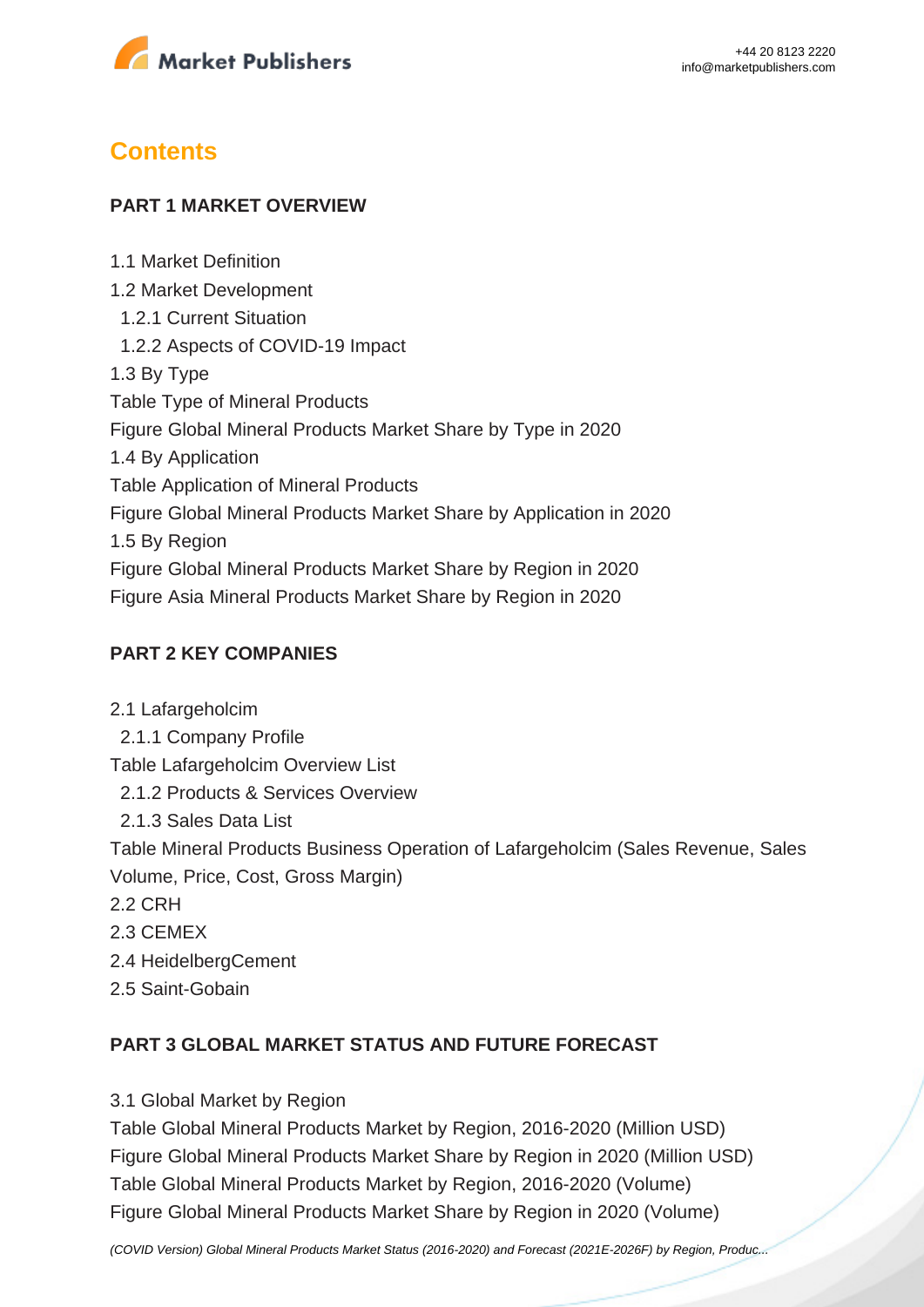

Table Price List by Region, 2016-2020 3.2 Global Market by Company Table Global Mineral Products Market by Company, 2016-2020 (Million USD) Figure Global Mineral Products Market Share by Company in 2020 (Million USD) Table Global Mineral Products Market by Company, 2016-2020 (Volume) Figure Global Mineral Products Market Share by Company in 2020 (Volume) Table Price List by Company, 2016-2020 3.3 Global Market by Type Table Global Mineral Products Market by Type, 2016-2020 (Million USD) Figure Global Mineral Products Market Share by Type in 2020 (Million USD) Table Global Mineral Products Market by Type, 2016-2020 (Volume) Figure Global Mineral Products Market Share by Type in 2020 (Volume) Table Price List by Type, 2016-2020 3.4 Global Market by Application Table Global Mineral Products Market by Application, 2016-2020 (Million USD) Figure Global Mineral Products Market Share by Application in 2020 (Million USD) Table Global Mineral Products Market by Application, 2016-2020 (Volume) Figure Global Mineral Products Market Share by Application in 2020 (Volume) Table Price List by Application, 2016-2020 3.5 Global Market by Forecast Figure Global Mineral Products Market Forecast, 2021E-2026F (Million USD) Figure Global Mineral Products Market Forecast, 2021E-2026F (Volume)

## **PART 4 ASIA-PACIFIC MARKET STATUS AND FUTURE FORECAST**

#### 4.1 Asia-Pacific Market by Type

Table Asia-Pacific Mineral Products Market by Type, 2016-2020 (Million USD) Figure Asia-Pacific Mineral Products Market Share by Type in 2020 (Million USD) Table Asia-Pacific Mineral Products Market by Type, 2016-2020 (Volume) Figure Asia-Pacific Mineral Products Market Share by Type in 2020 (Volume) Table Price List by Type, 2016-2020

4.2 Asia-Pacific Market by Application

Table Asia-Pacific Mineral Products Market by Application, 2016-2020 (Million USD) Figure Asia-Pacific Mineral Products Market Share by Application in 2020 (Million USD) Table Asia-Pacific Mineral Products Market by Application, 2016-2020 (Volume) Figure Asia-Pacific Mineral Products Market Share by Application in 2020 (Volume) Table Price List by Application, 2016-2020

4.3 Asia-Pacific Market by Geography

4.3.1 China Market Status and Future Forecast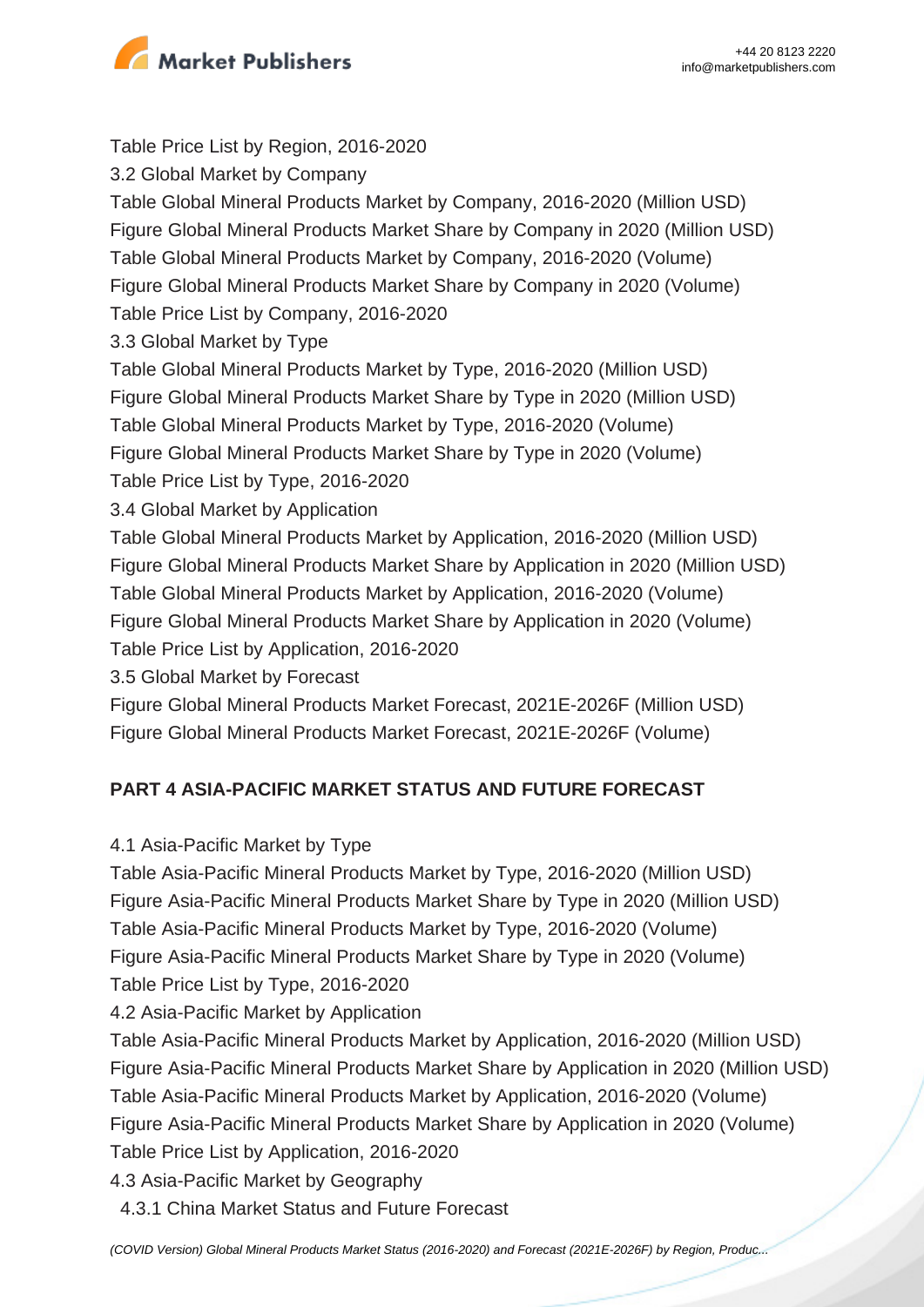

Figure China Mineral Products Market Market Status, 2016-2020 (Million USD) Figure China Mineral Products Market Market Status, 2016-2020 (Volume) Figure China Mineral Products Market Forecast, 2021E-2026F (Million USD) Figure China Mineral Products Market Forecast, 2021E-2026F (Volume) 4.3.2 Southeast Asia Market Status and Future Forecast Figure Southeast Asia Mineral Products Market Market Status, 2016-2020 (Million USD) Figure Southeast Asia Mineral Products Market Market Status, 2016-2020 (Volume) Figure Southeast Asia Mineral Products Market Forecast, 2021E-2026F (Million USD) Figure Southeast Asia Mineral Products Market Forecast, 2021E-2026F (Volume) 4.3.3 India Market Status and Future Forecast

Figure India Mineral Products Market Market Status, 2016-2020 (Million USD) Figure India Mineral Products Market Market Status, 2016-2020 (Volume) Figure India Mineral Products Market Forecast, 2021E-2026F (Million USD) Figure India Mineral Products Market Forecast, 2021E-2026F (Volume)

 4.3.4 Japan Market Status and Future Forecast Figure Japan Mineral Products Market Market Status, 2016-2020 (Million USD) Figure Japan Mineral Products Market Market Status, 2016-2020 (Volume) Figure Japan Mineral Products Market Forecast, 2021E-2026F (Million USD) Figure Japan Mineral Products Market Forecast, 2021E-2026F (Volume) 4.3.5 Korea Market Status and Future Forecast

Figure Korea Mineral Products Market Market Status, 2016-2020 (Million USD) Figure Korea Mineral Products Market Market Status, 2016-2020 (Volume) Figure Korea Mineral Products Market Forecast, 2021E-2026F (Million USD) Figure Korea Mineral Products Market Forecast, 2021E-2026F (Volume)

4.3.6 Oceania Market Status and Future Forecast

Figure Oceania Mineral Products Market Market Status, 2016-2020 (Million USD) Figure Oceania Mineral Products Market Market Status, 2016-2020 (Volume) Figure Oceania Mineral Products Market Forecast, 2021E-2026F (Million USD) Figure Oceania Mineral Products Market Forecast, 2021E-2026F (Volume) 4.4 Asia-Pacific Market by Forecast

Figure Asia-Pacific Mineral Products Market Forecast, 2021E-2026F (Million USD) Figure Asia-Pacific Mineral Products Market Forecast, 2021E-2026F (Volume)

#### **PART 5 EUROPE MARKET STATUS AND FUTURE FORECAST**

#### 5.1 Europe Market by Type

Table Europe Mineral Products Market by Type, 2016-2020 (Million USD) Figure Europe Mineral Products Market Share by Type in 2020 (Million USD) Table Europe Mineral Products Market by Type, 2016-2020 (Volume)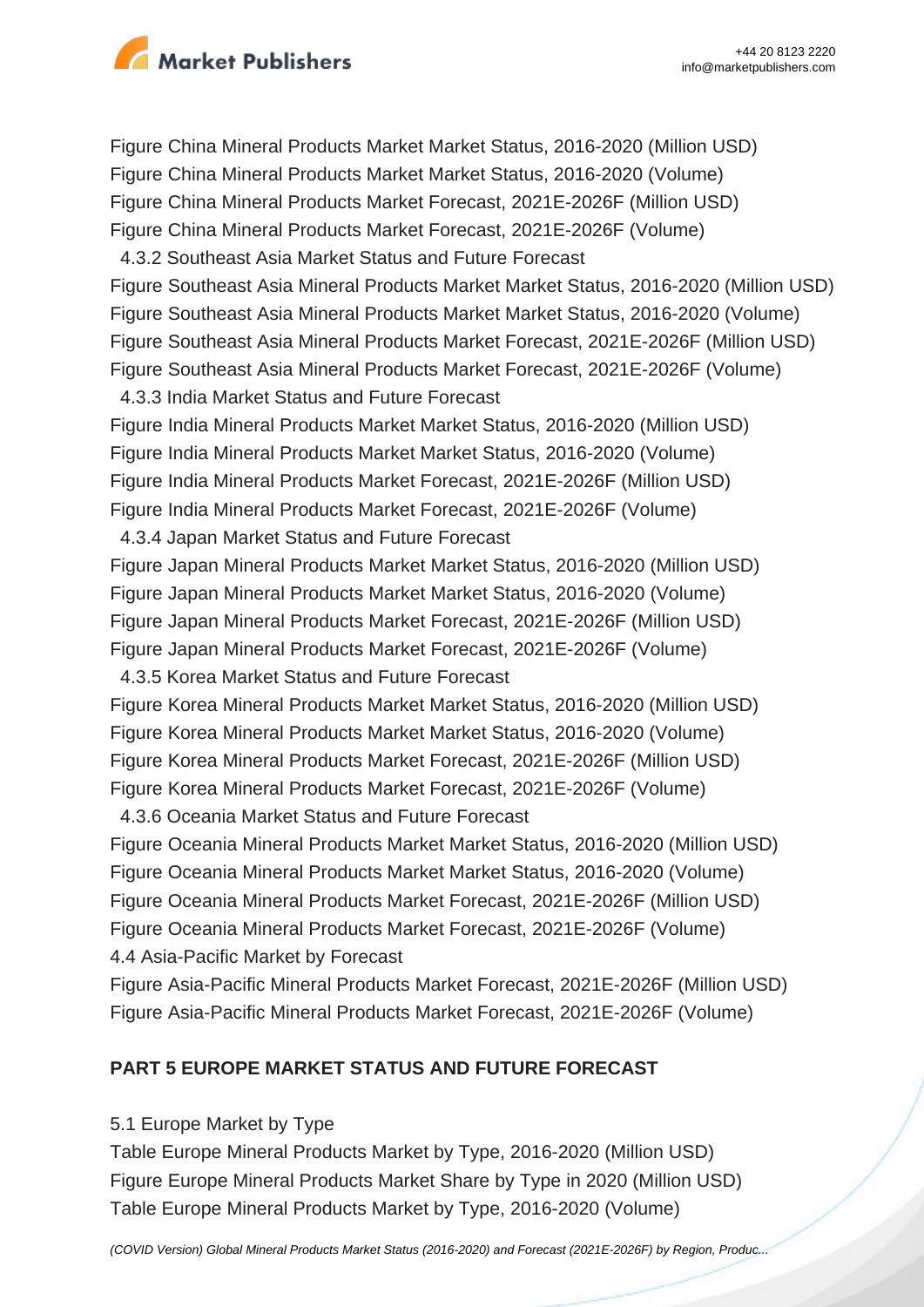

Figure Europe Mineral Products Market Share by Type in 2020 (Volume) Table Price List by Type, 2016-2020

5.2 Europe Market by Application

Table Europe Mineral Products Market by Application, 2016-2020 (Million USD) Figure Europe Mineral Products Market Share by Application in 2020 (Million USD) Table Europe Mineral Products Market by Application, 2016-2020 (Volume)

Figure Europe Mineral Products Market Share by Application in 2020 (Volume)

Table Price List by Application, 2016-2020

5.3 Europe Market by Geography

5.3.1 Germany Market Status and Future Forecast

Figure Germany Mineral Products Market Market Status, 2016-2020 (Million USD) Figure Germany Mineral Products Market Market Status, 2016-2020 (Volume) Figure Germany Mineral Products Market Forecast, 2021E-2026F (Million USD) Figure Germany Mineral Products Market Forecast, 2021E-2026F (Volume)

5.3.2 UK Market Status and Future Forecast

Figure UK Mineral Products Market Market Status, 2016-2020 (Million USD) Figure UK Mineral Products Market Market Status, 2016-2020 (Volume) Figure UK Mineral Products Market Forecast, 2021E-2026F (Million USD) Figure UK Mineral Products Market Forecast, 2021E-2026F (Volume)

5.3.3 France Market Status and Future Forecast

Figure France Mineral Products Market Market Status, 2016-2020 (Million USD) Figure France Mineral Products Market Market Status, 2016-2020 (Volume) Figure France Mineral Products Market Forecast, 2021E-2026F (Million USD) Figure France Mineral Products Market Forecast, 2021E-2026F (Volume) 5.3.4 Italy Market Status and Future Forecast

Figure Italy Mineral Products Market Market Status, 2016-2020 (Million USD) Figure Italy Mineral Products Market Market Status, 2016-2020 (Volume) Figure Italy Mineral Products Market Forecast, 2021E-2026F (Million USD) Figure Italy Mineral Products Market Forecast, 2021E-2026F (Volume)

5.3.5 Russia Market Status and Future Forecast

Figure Russia Mineral Products Market Market Status, 2016-2020 (Million USD) Figure Russia Mineral Products Market Market Status, 2016-2020 (Volume) Figure Russia Mineral Products Market Forecast, 2021E-2026F (Million USD) Figure Russia Mineral Products Market Forecast, 2021E-2026F (Volume)

5.3.6 Spain Market Status and Future Forecast

Figure Spain Mineral Products Market Market Status, 2016-2020 (Million USD) Figure Spain Mineral Products Market Market Status, 2016-2020 (Volume) Figure Spain Mineral Products Market Forecast, 2021E-2026F (Million USD) Figure Spain Mineral Products Market Forecast, 2021E-2026F (Volume)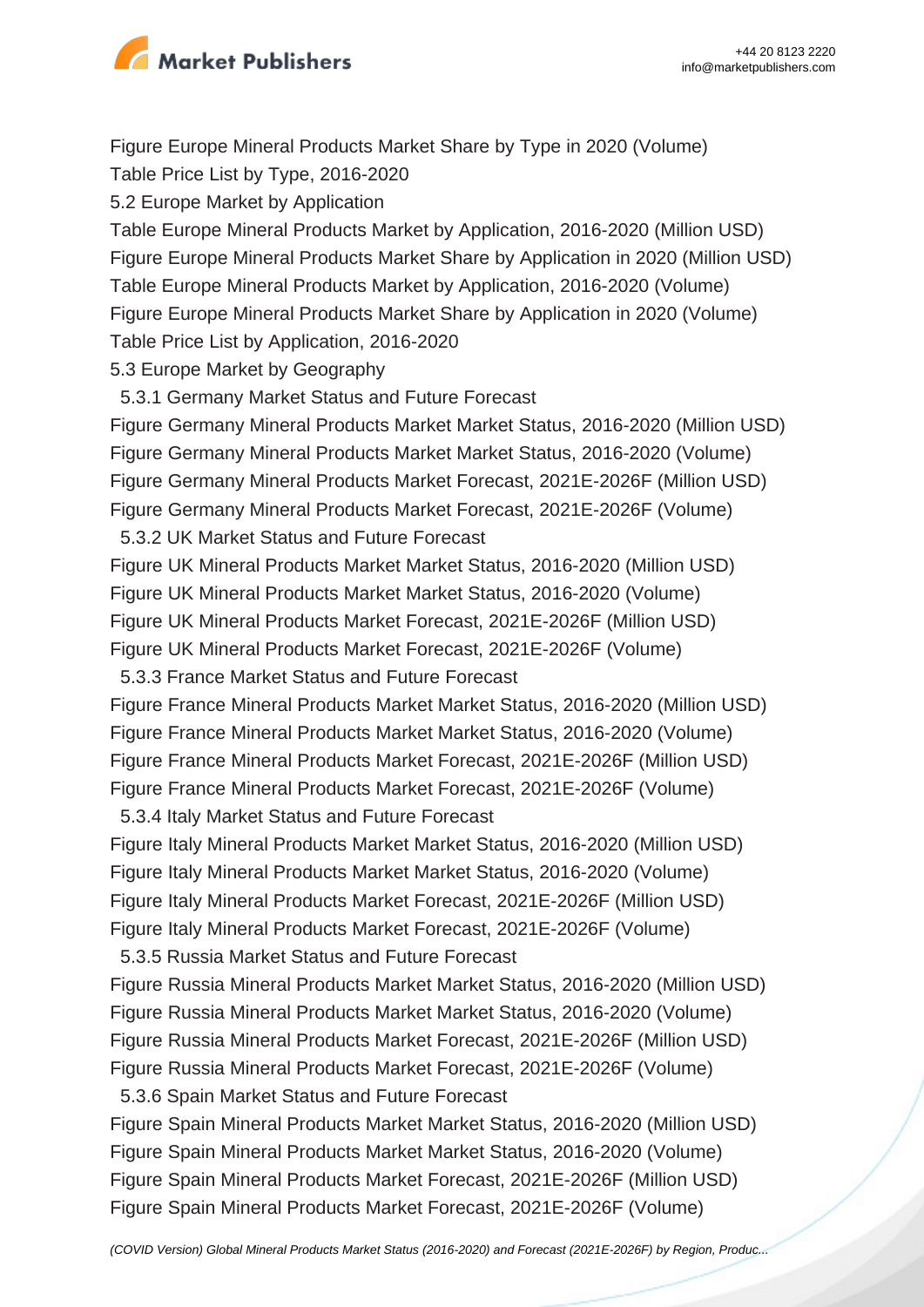

5.3.6 Netherlands Market Status and Future Forecast

Figure Netherlands Mineral Products Market Market Status, 2016-2020 (Million USD) Figure Netherlands Mineral Products Market Market Status, 2016-2020 (Volume) Figure Netherlands Mineral Products Market Forecast, 2021E-2026F (Million USD) Figure Netherlands Mineral Products Market Forecast, 2021E-2026F (Volume)

 5.3.7 Turkey Market Status and Future Forecast Figure Turkey Mineral Products Market Market Status, 2016-2020 (Million USD) Figure Turkey Mineral Products Market Market Status, 2016-2020 (Volume) Figure Turkey Mineral Products Market Forecast, 2021E-2026F (Million USD) Figure Turkey Mineral Products Market Forecast, 2021E-2026F (Volume)

5.3.6 Switzerland Market Status and Future Forecast

Figure Switzerland Mineral Products Market Market Status, 2016-2020 (Million USD) Figure Switzerland Mineral Products Market Market Status, 2016-2020 (Volume) Figure Switzerland Mineral Products Market Forecast, 2021E-2026F (Million USD) Figure Switzerland Mineral Products Market Forecast, 2021E-2026F (Volume) 5.4 Europe Market by Forecast

Figure Europe Mineral Products Market Forecast, 2021E-2026F (Million USD) Figure Europe Mineral Products Market Forecast, 2021E-2026F (Volume)

## **PART 6 NORTH AMERICA MARKET STATUS AND FUTURE FORECAST**

6.1 North America Market by Type

Table North America Mineral Products Market by Type, 2016-2020 (Million USD) Figure North America Mineral Products Market Share by Type in 2020 (Million USD) Table North America Mineral Products Market by Type, 2016-2020 (Volume) Figure North America Mineral Products Market Share by Type in 2020 (Volume) Table Price List by Type, 2016-2020

6.2 North America Market by Application

Table North America Mineral Products Market by Application, 2016-2020 (Million USD) Figure North America Mineral Products Market Share by Application in 2020 (Million USD)

Table North America Mineral Products Market by Application, 2016-2020 (Volume) Figure North America Mineral Products Market Share by Application in 2020 (Volume) Table Price List by Application, 2016-2020

6.3 North America Market by Geography

6.3.1 United States Market Status and Future Forecast

Figure United States Mineral Products Market Market Status, 2016-2020 (Million USD) Figure United States Mineral Products Market Market Status, 2016-2020 (Volume) Figure United States Mineral Products Market Forecast, 2021E-2026F (Million USD)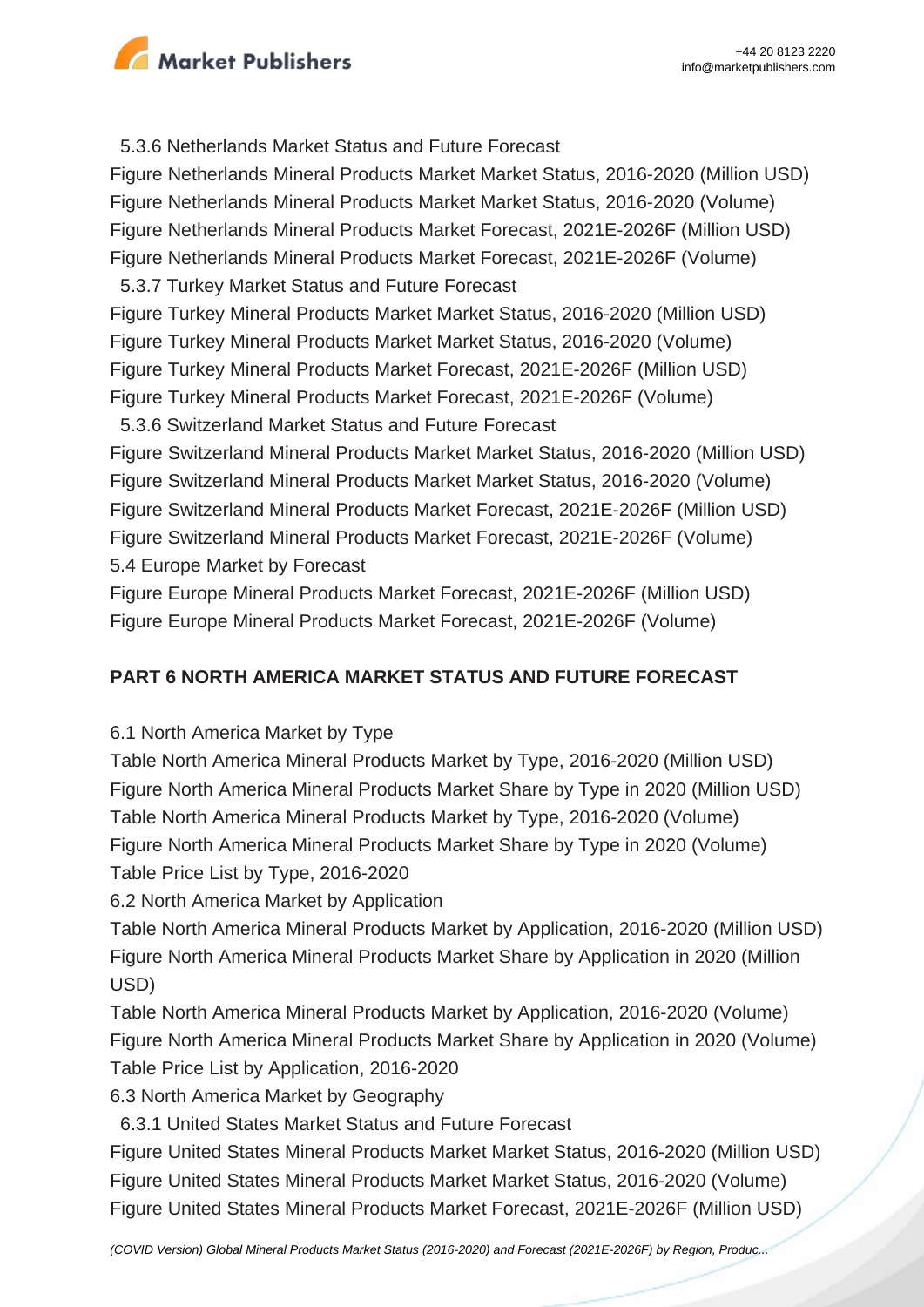

Figure United States Mineral Products Market Forecast, 2021E-2026F (Volume) 6.3.2 Canada Market Status and Future Forecast Figure Canada Mineral Products Market Market Status, 2016-2020 (Million USD) Figure Canada Mineral Products Market Market Status, 2016-2020 (Volume) Figure Canada Mineral Products Market Forecast, 2021E-2026F (Million USD) Figure Canada Mineral Products Market Forecast, 2021E-2026F (Volume) 6.3.3 Mexico Market Status and Future Forecast Figure Mexico Mineral Products Market Market Status, 2016-2020 (Million USD) Figure Mexico Mineral Products Market Market Status, 2016-2020 (Volume) Figure Mexico Mineral Products Market Forecast, 2021E-2026F (Million USD) Figure Mexico Mineral Products Market Forecast, 2021E-2026F (Volume) 6.4 North America Market by Forecast Figure North America Mineral Products Market Forecast, 2021E-2026F (Million USD)

#### **PART 7 SOUTH AMERICA MARKET STATUS AND FUTURE FORECAST**

Figure North America Mineral Products Market Forecast, 2021E-2026F (Volume)

#### 7.1 South America Market by Type

Table South America Mineral Products Market by Type, 2016-2020 (Million USD) Figure South America Mineral Products Market Share by Type in 2020 (Million USD) Table South America Mineral Products Market by Type, 2016-2020 (Volume) Figure South America Mineral Products Market Share by Type in 2020 (Volume) Table Price List by Type, 2016-2020

7.2 South America Market by Application

Table South America Mineral Products Market by Application, 2016-2020 (Million USD) Figure South America Mineral Products Market Share by Application in 2020 (Million USD)

Table South America Mineral Products Market by Application, 2016-2020 (Volume) Figure South America Mineral Products Market Share by Application in 2020 (Volume) Table Price List by Application, 2016-2020

7.3 South America Market by Geography

7.3.1 Brazil Market Status and Future Forecast

Figure Brazil Mineral Products Market Market Status, 2016-2020 (Million USD)

Figure Brazil Mineral Products Market Market Status, 2016-2020 (Volume)

Figure Brazil Mineral Products Market Forecast, 2021E-2026F (Million USD)

Figure Brazil Mineral Products Market Forecast, 2021E-2026F (Volume)

7.3.2 Argentina Market Status and Future Forecast

Figure Argentina Mineral Products Market Market Status, 2016-2020 (Million USD) Figure Argentina Mineral Products Market Market Status, 2016-2020 (Volume)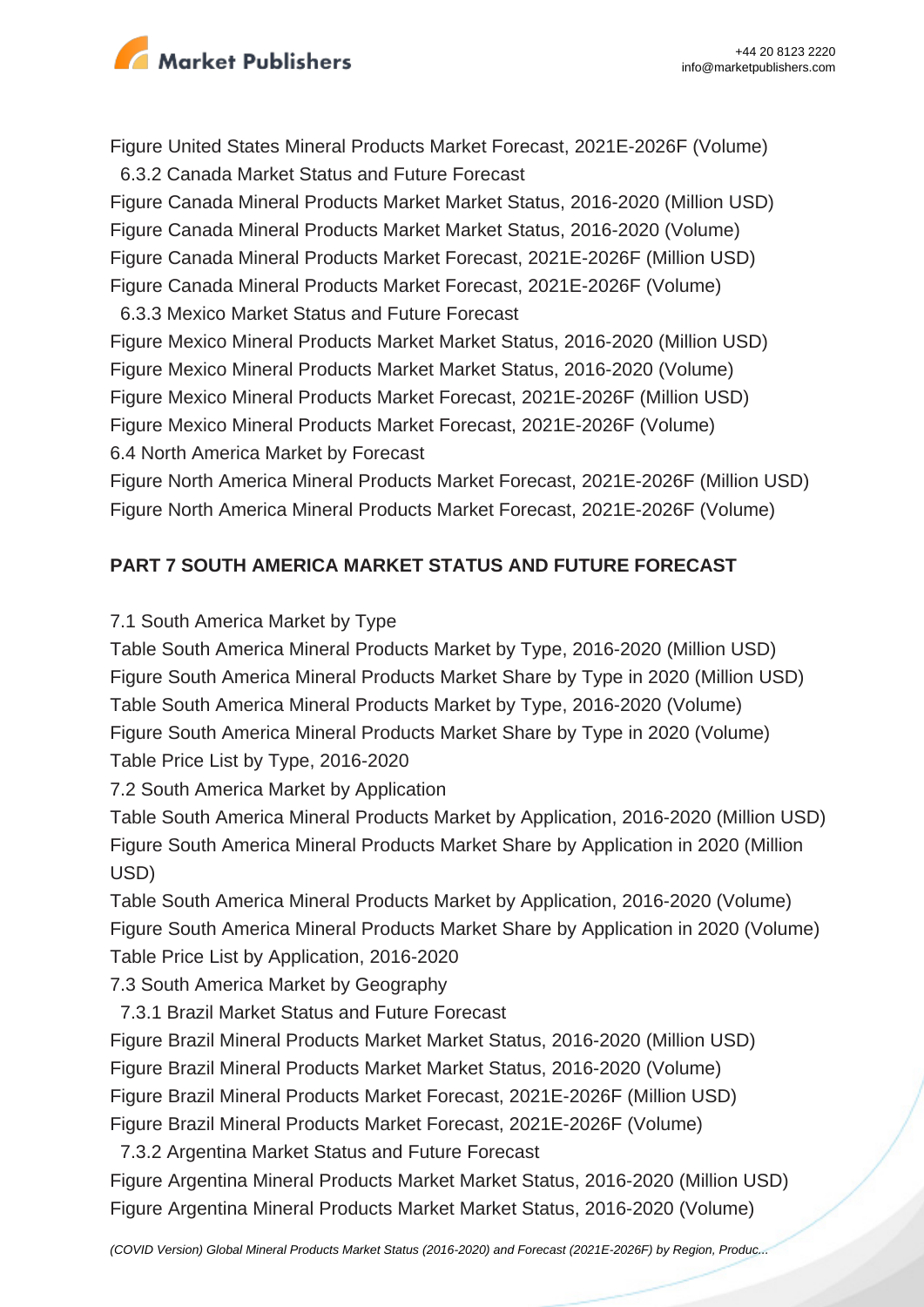

Figure Argentina Mineral Products Market Forecast, 2021E-2026F (Million USD) Figure Argentina Mineral Products Market Forecast, 2021E-2026F (Volume)

7.3.3 Columbia Market Status and Future Forecast

Figure Columbia Mineral Products Market Market Status, 2016-2020 (Million USD) Figure Columbia Mineral Products Market Market Status, 2016-2020 (Volume) Figure Columbia Mineral Products Market Forecast, 2021E-2026F (Million USD) Figure Columbia Mineral Products Market Forecast, 2021E-2026F (Volume)

7.3.4 Chile Market Status and Future Forecast

Figure Chile Mineral Products Market Market Status, 2016-2020 (Million USD) Figure Chile Mineral Products Market Market Status, 2016-2020 (Volume) Figure Chile Mineral Products Market Forecast, 2021E-2026F (Million USD) Figure Chile Mineral Products Market Forecast, 2021E-2026F (Volume)

7.3.5 Peru Market Status and Future Forecast

Figure Peru Mineral Products Market Market Status, 2016-2020 (Million USD) Figure Peru Mineral Products Market Market Status, 2016-2020 (Volume) Figure Peru Mineral Products Market Forecast, 2021E-2026F (Million USD)

Figure Peru Mineral Products Market Forecast, 2021E-2026F (Volume)

7.4 South America Market by Forecast

Figure South America Mineral Products Market Forecast, 2021E-2026F (Million USD) Figure South America Mineral Products Market Forecast, 2021E-2026F (Volume)

# **PART 8 MIDDLE EAST & AFRICA MARKET STATUS AND FUTURE FORECAST**

8.1 Middle East & Africa Market by Type

Table Middle East & Africa Mineral Products Market by Type, 2016-2020 (Million USD) Figure Middle East & Africa Mineral Products Market Share by Type in 2020 (Million USD)

Table Middle East & Africa Mineral Products Market by Type, 2016-2020 (Volume) Figure Middle East & Africa Mineral Products Market Share by Type in 2020 (Volume) Table Price List by Type, 2016-2020

8.2 Middle East & Africa Market by Application

Table Middle East & Africa Mineral Products Market by Application, 2016-2020 (Million USD)

Figure Middle East & Africa Mineral Products Market Share by Application in 2020 (Million USD)

Table Middle East & Africa Mineral Products Market by Application, 2016-2020 (Volume)

Figure Middle East & Africa Mineral Products Market Share by Application in 2020 (Volume)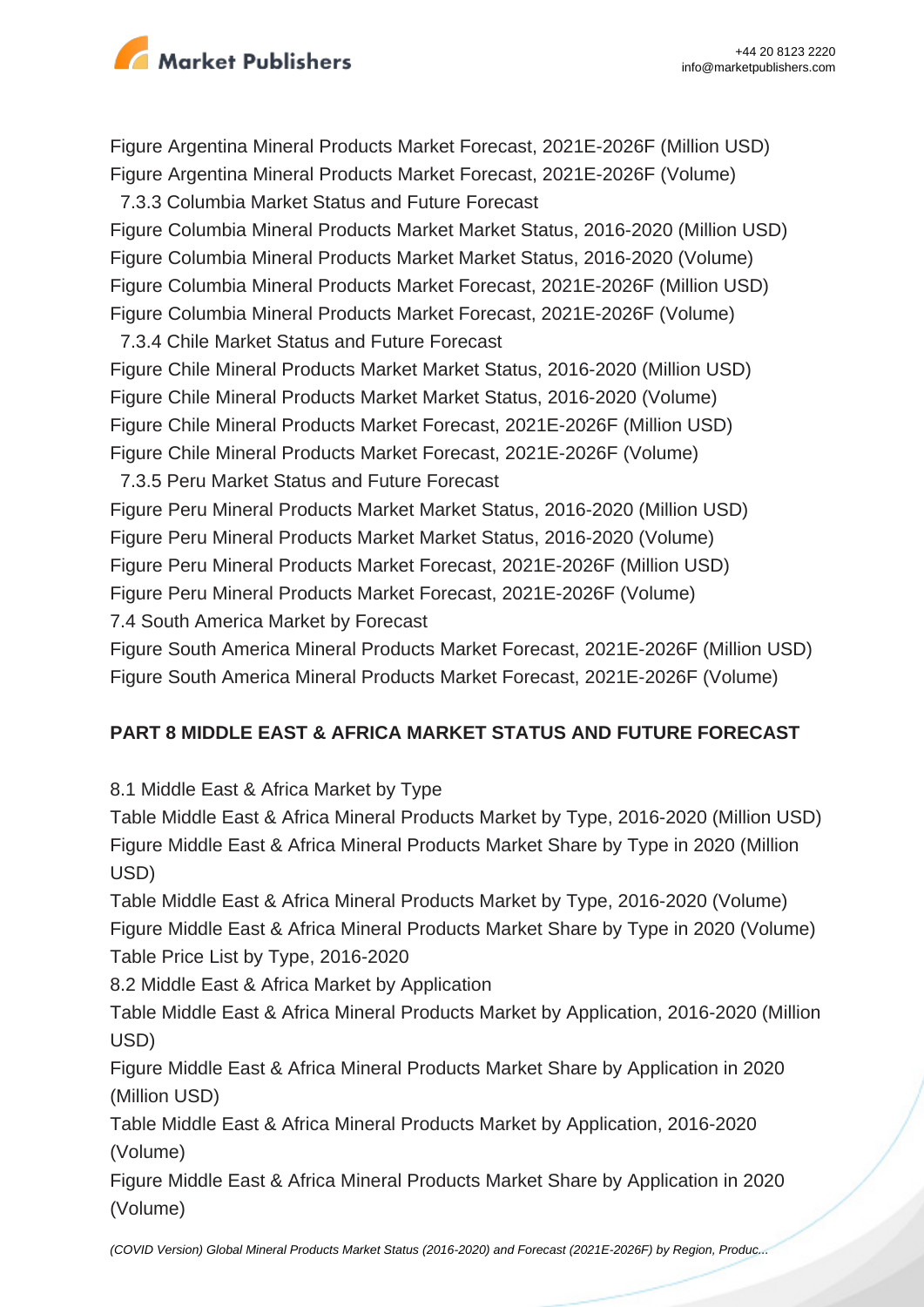

Table Price List by Application, 2016-2020 8.3 Middle East & Africa Market by Geography 8.3.1 GCC Market Status and Future Forecast Figure GCC Mineral Products Market Market Status, 2016-2020 (Million USD) Figure GCC Mineral Products Market Market Status, 2016-2020 (Volume) Figure GCC Mineral Products Market Forecast, 2021E-2026F (Million USD) Figure GCC Mineral Products Market Forecast, 2021E-2026F (Volume) 8.3.2 North Africa Market Status and Future Forecast Figure North Africa Mineral Products Market Market Status, 2016-2020 (Million USD) Figure North Africa Mineral Products Market Market Status, 2016-2020 (Volume) Figure North Africa Mineral Products Market Forecast, 2021E-2026F (Million USD) Figure North Africa Mineral Products Market Forecast, 2021E-2026F (Volume) 8.3.3 South Africa Market Status and Future Forecast Figure South Africa Mineral Products Market Market Status, 2016-2020 (Million USD) Figure South Africa Mineral Products Market Market Status, 2016-2020 (Volume) Figure South Africa Mineral Products Market Forecast, 2021E-2026F (Million USD) Figure South Africa Mineral Products Market Forecast, 2021E-2026F (Volume) 8.4 Middle East & Africa Market by Forecast Figure Middle East & Africa Mineral Products Market Forecast, 2021E-2026F (Million USD)

Figure Middle East & Africa Mineral Products Market Forecast, 2021E-2026F (Volume)

## **PART 9 MARKET FEATURES**

- 9.1 Product Features
- 9.2 Price Features
- 9.3 Channel Features
- 9.4 Purchasing Features

#### **PART 10 INVESTMENT OPPORTUNITY**

- 10.1 Regional Investment Opportunity
- 10.2 Industry Investment Opportunity

#### **PART 11 CORONAVIRUS IMPACT**

- 11.1 Impact on Industry Upstream
- 11.2 Impact on Industry Downstream
- 11.3 Impact on Industry Channels

[\(COVID Version\) Global Mineral Products Market Status \(2016-2020\) and Forecast \(2021E-2026F\) by Region, Produc...](https://marketpublishers.com/report/chemicals_petrochemicals/other-chemicals-products/covid-version-global-mineral-products-market-status-2016-2020-n-forecast-2021e-2026f-by-region-product-type-end-use.html)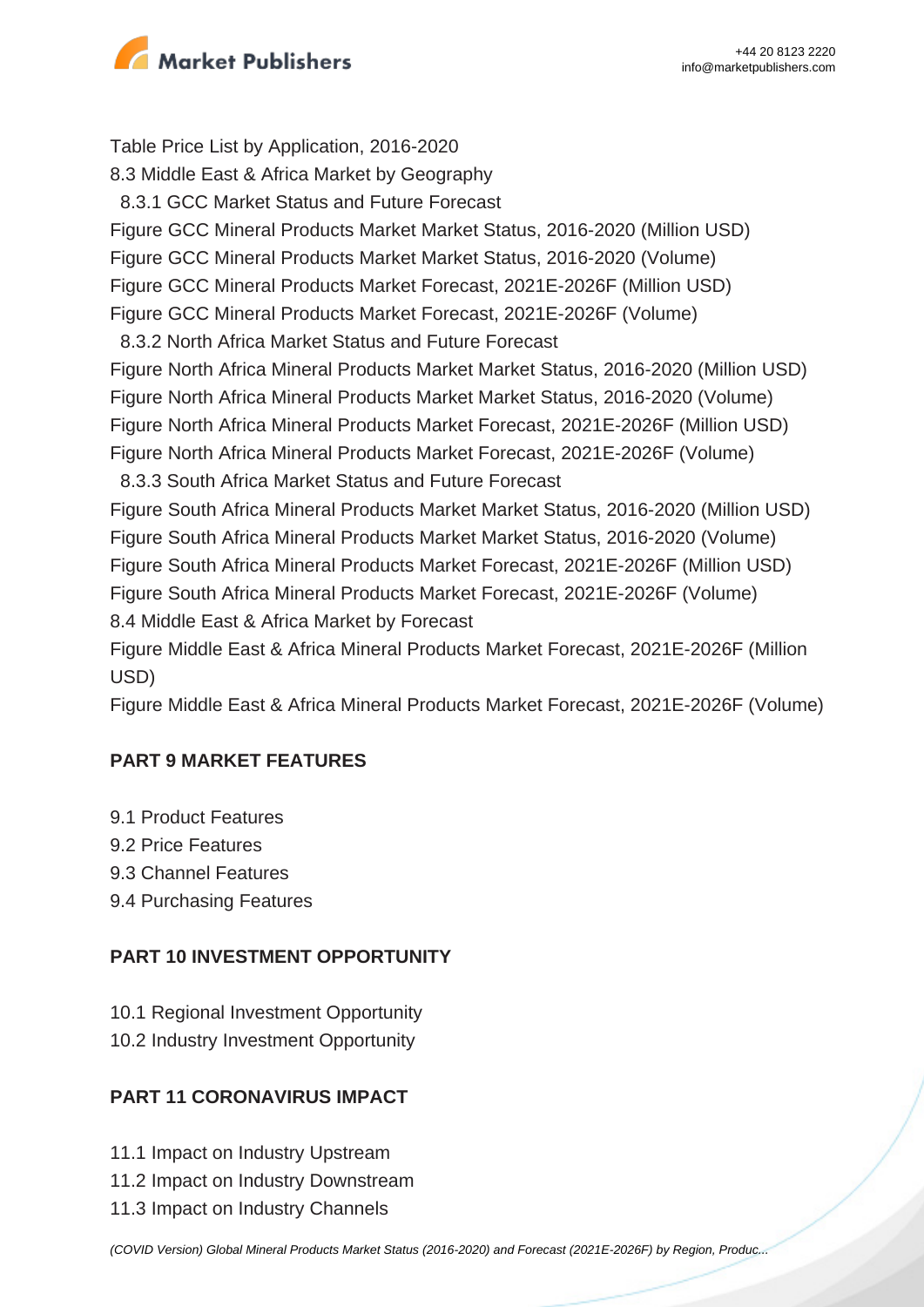

11.4 Impact on Industry Competition

11.5 Impact on Industry Obtain Employment

#### **PART 12 CONCLUSION**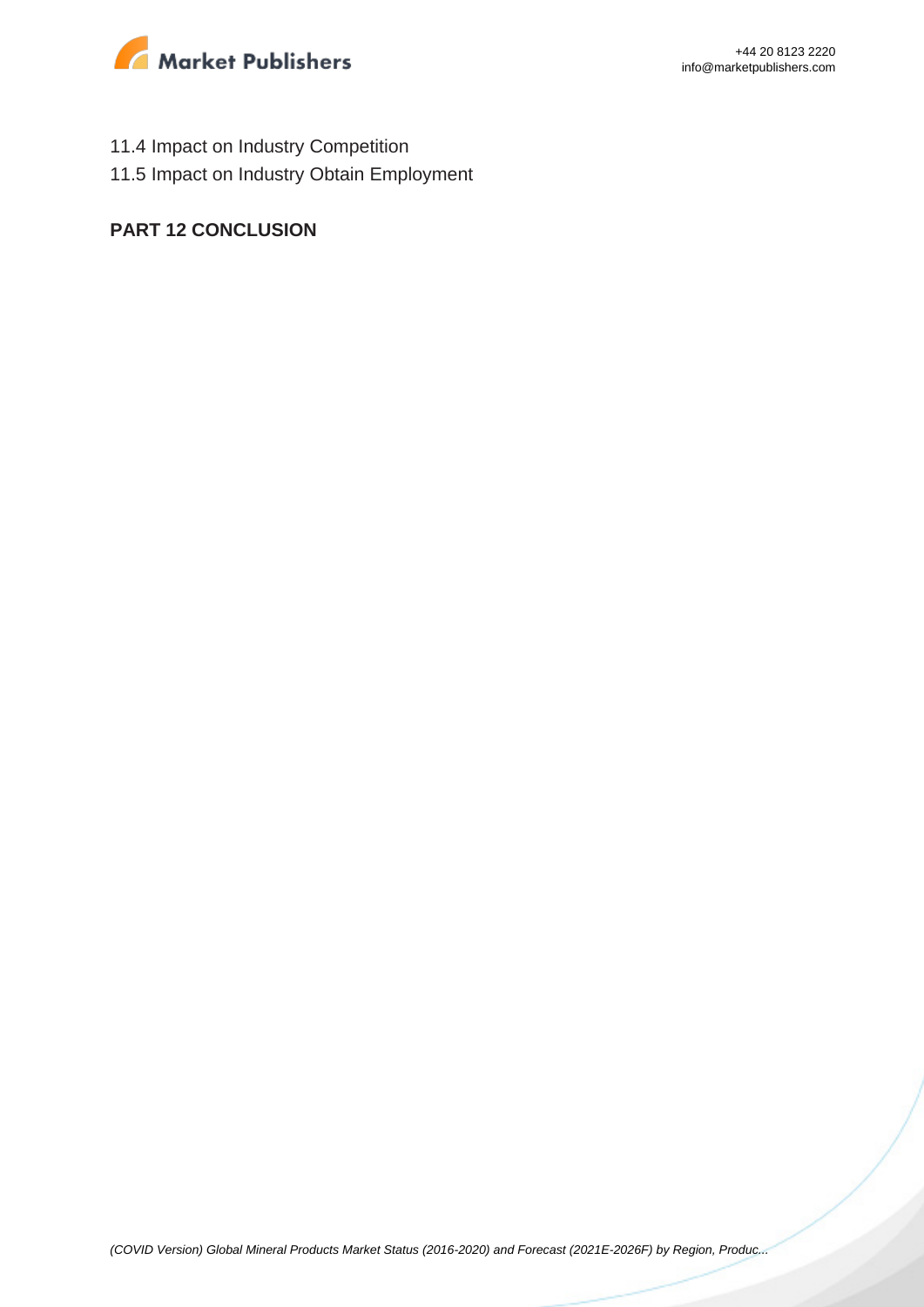

# **List Of Tables**

#### **LIST OF TABLES**

Table Type of Mineral Products Table Application of Mineral Products Table Lafargeholcim Overview List Table Mineral Products Business Operation of Lafargeholcim (Sales Revenue, Sales Volume, Price, Cost, Gross Margin) Table Chemical & Material Business Operation of CRH (Sales Revenue, Sales Volume, Price, Cost, Gross Margin) Table Business Operation of CEMEX (Sales Revenue, Sales Volume, Price, Cost, Gross Margin) Table Volume Business Operation of HeidelbergCement (Sales Revenue, Sales Volume, Price, Cost, Gross Margin) Table xxx Business Operation of Saint-Gobain (Sales Revenue, Sales Volume, Price, Cost, Gross Margin) Table Global Mineral Products Market by Region, 2016-2020 (Million USD) Table Global Mineral Products Market by Region, 2016-2020 (Volume) Table Price List by Region, 2016-2020 Table Global Mineral Products Market by Company, 2016-2020 (Million USD) Table Global Mineral Products Market by Company, 2016-2020 (Volume) Table Price List by Company, 2016-2020 Table Global Mineral Products Market by Type, 2016-2020 (Million USD) Table Global Mineral Products Market by Type, 2016-2020 (Volume) Table Price List by Type, 2016-2020 Table Global Mineral Products Market by Application, 2016-2020 (Million USD) Table Global Mineral Products Market by Application, 2016-2020 (Volume) Table Price List by Application, 2016-2020 Table Asia-Pacific Mineral Products Market by Type, 2016-2020 (Million USD) Table Asia-Pacific Mineral Products Market by Type, 2016-2020 (Volume) Table Price List by Type, 2016-2020 Table Asia-Pacific Mineral Products Market by Application, 2016-2020 (Million USD) Table Asia-Pacific Mineral Products Market by Application, 2016-2020 (Volume) Table Price List by Application, 2016-2020 Table Europe Mineral Products Market by Type, 2016-2020 (Million USD) Table Europe Mineral Products Market by Type, 2016-2020 (Volume) Table Price List by Type, 2016-2020 Table Europe Mineral Products Market by Application, 2016-2020 (Million USD) Table Europe Mineral Products Market by Application, 2016-2020 (Volume)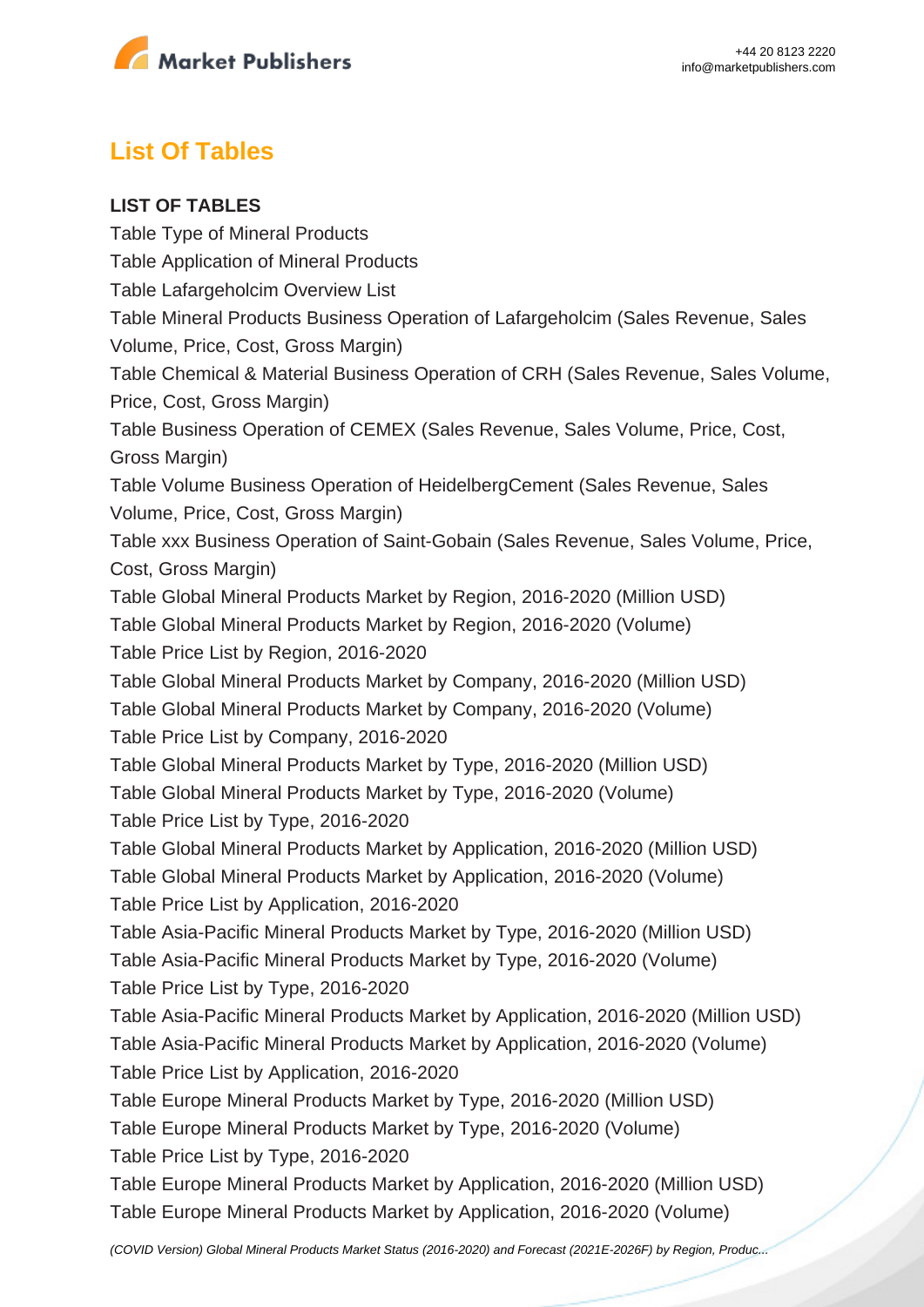

Table Price List by Application, 2016-2020 Table North America Mineral Products Market by Type, 2016-2020 (Million USD) Table North America Mineral Products Market by Type, 2016-2020 (Volume) Table Price List by Type, 2016-2020 Table North America Mineral Products Market by Application, 2016-2020 (Million USD) Table North America Mineral Products Market by Application, 2016-2020 (Volume) Table Price List by Application, 2016-2020 Table South America Mineral Products Market by Type, 2016-2020 (Million USD) Table South America Mineral Products Market by Type, 2016-2020 (Volume) Table Price List by Type, 2016-2020 Table South America Mineral Products Market by Application, 2016-2020 (Million USD) Table South America Mineral Products Market by Application, 2016-2020 (Volume) Table Price List by Application, 2016-2020 Table Middle East & Africa Mineral Products Market by Type, 2016-2020 (Million USD) Table Middle East & Africa Mineral Products Market by Type, 2016-2020 (Volume) Table Price List by Type, 2016-2020 Table Middle East & Africa Mineral Products Market by Application, 2016-2020 (Million USD) Table Middle East & Africa Mineral Products Market by Application, 2016-2020 (Volume) Table Price List by Application, 2016-2020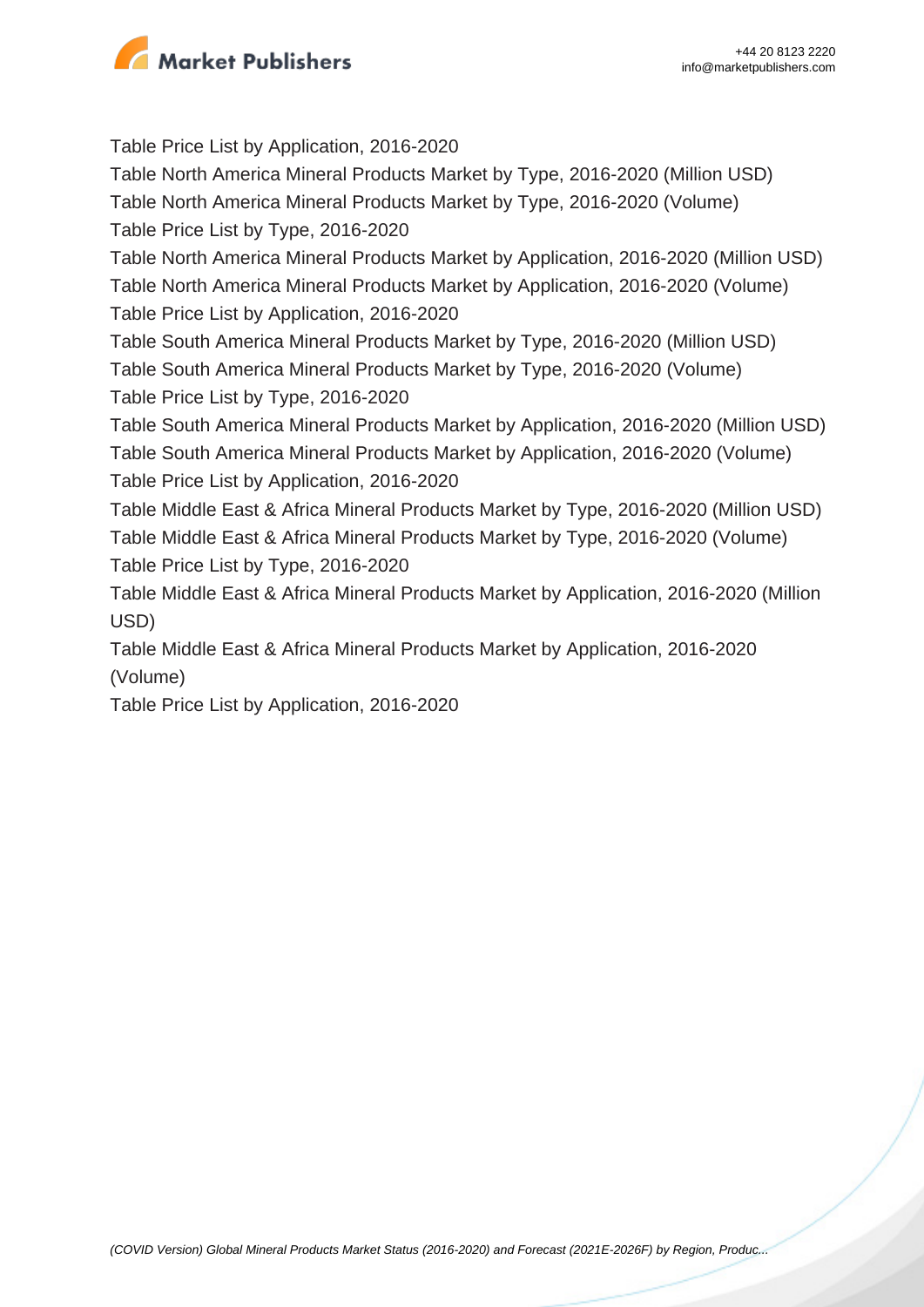

# **List Of Figures**

#### **LIST OF FIGURES**

Figure Global Mineral Products Market Share by Type in 2020 Figure Global Mineral Products Market Share by Application in 2020 Figure Global Mineral Products Market Share by Region in 2020 Figure Asia Mineral Products Market Share by Region in 2020 Figure Global Mineral Products Market Share by Region in 2020 (Million USD) Figure Global Mineral Products Market Share by Region in 2020 (Volume) Figure Global Mineral Products Market Share by Company in 2020 (Million USD) Figure Global Mineral Products Market Share by Company in 2020 (Volume) Figure Global Mineral Products Market Share by Type in 2020 (Million USD) Figure Global Mineral Products Market Share by Type in 2020 (Volume) Figure Global Mineral Products Market Share by Application in 2020 (Million USD) Figure Global Mineral Products Market Share by Application in 2020 (Volume) Figure Global Mineral Products Market Forecast, 2021E-2026F (Million USD) Figure Global Mineral Products Market Forecast, 2021E-2026F (Volume) Figure Asia-Pacific Mineral Products Market Share by Type in 2020 (Million USD) Figure Asia-Pacific Mineral Products Market Share by Type in 2020 (Volume) Figure Asia-Pacific Mineral Products Market Share by Application in 2020 (Million USD) Figure Asia-Pacific Mineral Products Market Share by Application in 2020 (Volume) Figure China Mineral Products Market Market Status, 2016-2020 (Million USD) Figure China Mineral Products Market Market Status, 2016-2020 (Volume) Figure China Mineral Products Market Forecast, 2021E-2026F (Million USD) Figure China Mineral Products Market Forecast, 2021E-2026F (Volume) Figure Southeast Asia Mineral Products Market Market Status, 2016-2020 (Million USD) Figure Southeast Asia Mineral Products Market Market Status, 2016-2020 (Volume) Figure Southeast Asia Mineral Products Market Forecast, 2021E-2026F (Million USD) Figure Southeast Asia Mineral Products Market Forecast, 2021E-2026F (Volume) Figure India Mineral Products Market Market Status, 2016-2020 (Million USD) Figure India Mineral Products Market Market Status, 2016-2020 (Volume) Figure India Mineral Products Market Forecast, 2021E-2026F (Million USD) Figure India Mineral Products Market Forecast, 2021E-2026F (Volume) Figure Japan Mineral Products Market Market Status, 2016-2020 (Million USD) Figure Japan Mineral Products Market Market Status, 2016-2020 (Volume) Figure Japan Mineral Products Market Forecast, 2021E-2026F (Million USD) Figure Japan Mineral Products Market Forecast, 2021E-2026F (Volume) Figure Korea Mineral Products Market Market Status, 2016-2020 (Million USD) Figure Korea Mineral Products Market Market Status, 2016-2020 (Volume)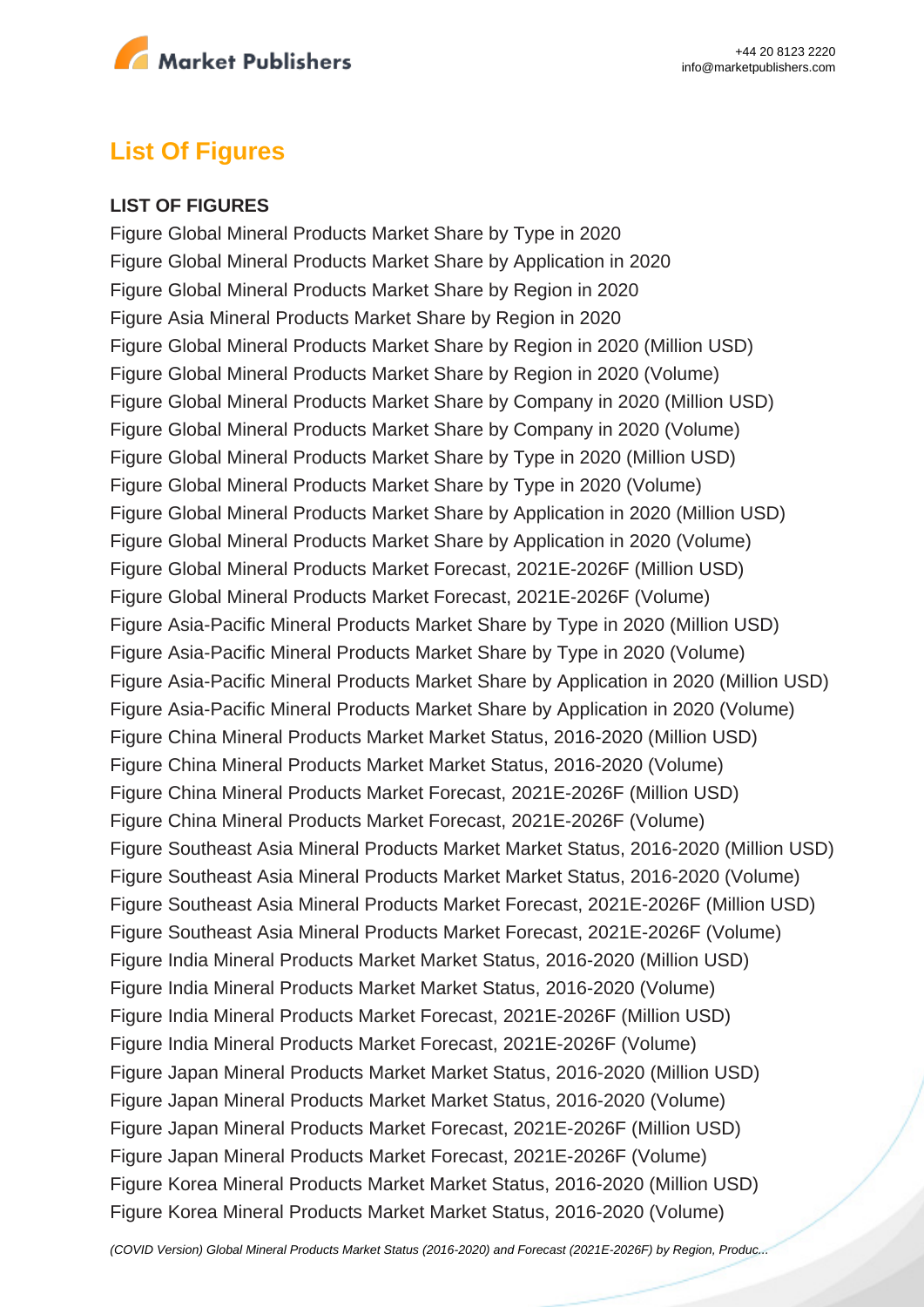

Figure Korea Mineral Products Market Forecast, 2021E-2026F (Million USD) Figure Korea Mineral Products Market Forecast, 2021E-2026F (Volume) Figure Oceania Mineral Products Market Market Status, 2016-2020 (Million USD) Figure Oceania Mineral Products Market Market Status, 2016-2020 (Volume) Figure Oceania Mineral Products Market Forecast, 2021E-2026F (Million USD) Figure Oceania Mineral Products Market Forecast, 2021E-2026F (Volume) Figure Asia-Pacific Mineral Products Market Forecast, 2021E-2026F (Million USD) Figure Asia-Pacific Mineral Products Market Forecast, 2021E-2026F (Volume) Figure Europe Mineral Products Market Share by Type in 2020 (Million USD) Figure Europe Mineral Products Market Share by Type in 2020 (Volume) Figure Europe Mineral Products Market Share by Application in 2020 (Million USD) Figure Europe Mineral Products Market Share by Application in 2020 (Volume) Figure Germany Mineral Products Market Market Status, 2016-2020 (Million USD) Figure Germany Mineral Products Market Market Status, 2016-2020 (Volume) Figure Germany Mineral Products Market Forecast, 2021E-2026F (Million USD) Figure Germany Mineral Products Market Forecast, 2021E-2026F (Volume) Figure UK Mineral Products Market Market Status, 2016-2020 (Million USD) Figure UK Mineral Products Market Market Status, 2016-2020 (Volume) Figure UK Mineral Products Market Forecast, 2021E-2026F (Million USD) Figure UK Mineral Products Market Forecast, 2021E-2026F (Volume) Figure France Mineral Products Market Market Status, 2016-2020 (Million USD) Figure France Mineral Products Market Market Status, 2016-2020 (Volume) Figure France Mineral Products Market Forecast, 2021E-2026F (Million USD) Figure France Mineral Products Market Forecast, 2021E-2026F (Volume) Figure Italy Mineral Products Market Market Status, 2016-2020 (Million USD) Figure Italy Mineral Products Market Market Status, 2016-2020 (Volume) Figure Italy Mineral Products Market Forecast, 2021E-2026F (Million USD) Figure Italy Mineral Products Market Forecast, 2021E-2026F (Volume) Figure Russia Mineral Products Market Market Status, 2016-2020 (Million USD) Figure Russia Mineral Products Market Market Status, 2016-2020 (Volume) Figure Russia Mineral Products Market Forecast, 2021E-2026F (Million USD) Figure Russia Mineral Products Market Forecast, 2021E-2026F (Volume) Figure Spain Mineral Products Market Market Status, 2016-2020 (Million USD) Figure Spain Mineral Products Market Market Status, 2016-2020 (Volume) Figure Spain Mineral Products Market Forecast, 2021E-2026F (Million USD) Figure Spain Mineral Products Market Forecast, 2021E-2026F (Volume) Figure Netherlands Mineral Products Market Market Status, 2016-2020 (Million USD) Figure Netherlands Mineral Products Market Market Status, 2016-2020 (Volume) Figure Netherlands Mineral Products Market Forecast, 2021E-2026F (Million USD)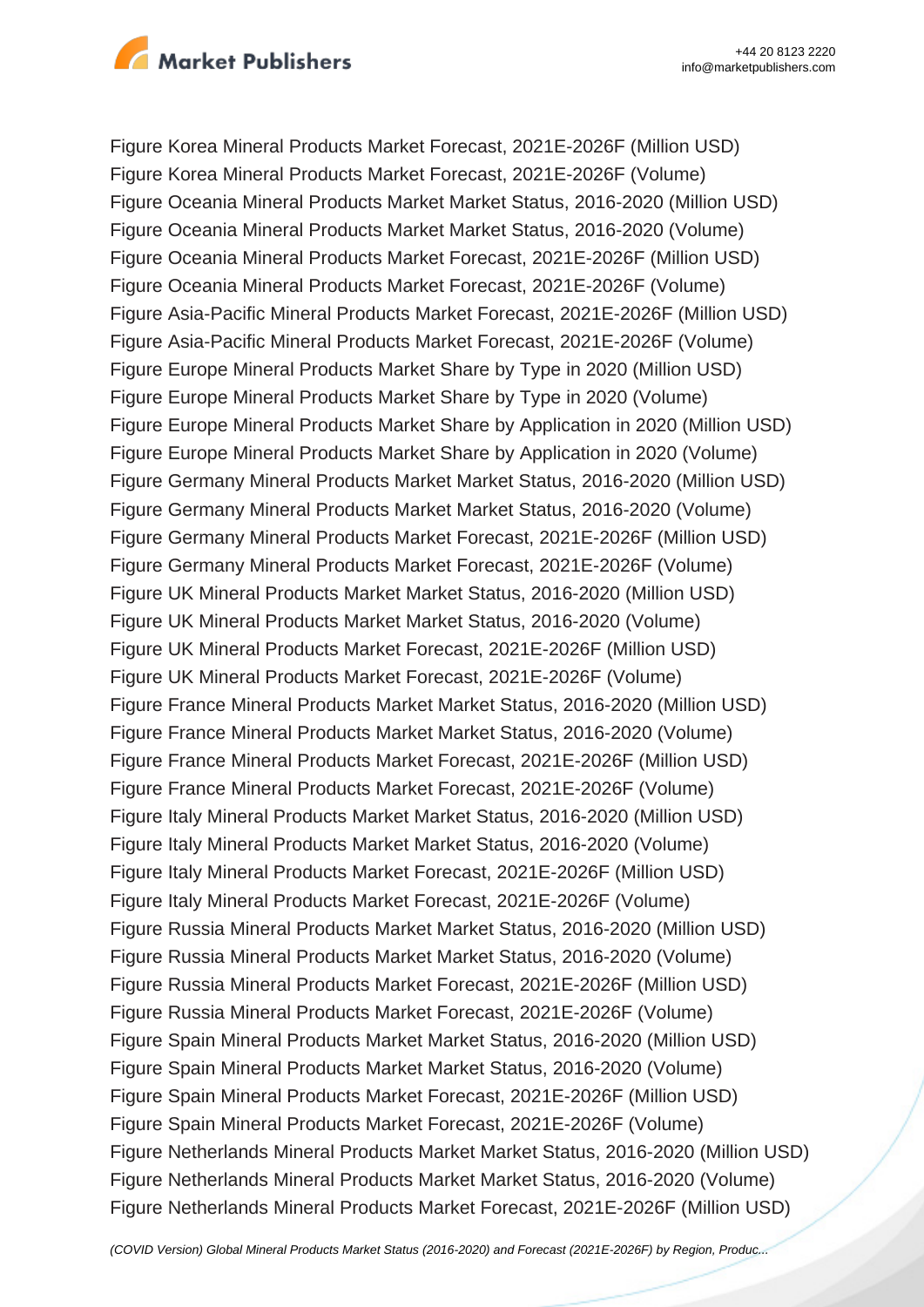

Figure Netherlands Mineral Products Market Forecast, 2021E-2026F (Volume) Figure Turkey Mineral Products Market Market Status, 2016-2020 (Million USD) Figure Turkey Mineral Products Market Market Status, 2016-2020 (Volume) Figure Turkey Mineral Products Market Forecast, 2021E-2026F (Million USD) Figure Turkey Mineral Products Market Forecast, 2021E-2026F (Volume) Figure Switzerland Mineral Products Market Market Status, 2016-2020 (Million USD) Figure Switzerland Mineral Products Market Market Status, 2016-2020 (Volume) Figure Switzerland Mineral Products Market Forecast, 2021E-2026F (Million USD) Figure Switzerland Mineral Products Market Forecast, 2021E-2026F (Volume) Figure Europe Mineral Products Market Forecast, 2021E-2026F (Million USD) Figure Europe Mineral Products Market Forecast, 2021E-2026F (Volume) Figure North America Mineral Products Market Share by Type in 2020 (Million USD) Figure North America Mineral Products Market Share by Type in 2020 (Volume) Figure North America Mineral Products Market Share by Application in 2020 (Million USD)

Figure North America Mineral Products Market Share by Application in 2020 (Volume) Figure United States Mineral Products Market Market Status, 2016-2020 (Million USD) Figure United States Mineral Products Market Market Status, 2016-2020 (Volume) Figure United States Mineral Products Market Forecast, 2021E-2026F (Million USD) Figure United States Mineral Products Market Forecast, 2021E-2026F (Volume) Figure Canada Mineral Products Market Market Status, 2016-2020 (Million USD) Figure Canada Mineral Products Market Market Status, 2016-2020 (Volume) Figure Canada Mineral Products Market Forecast, 2021E-2026F (Million USD) Figure Canada Mineral Products Market Forecast, 2021E-2026F (Volume) Figure Mexico Mineral Products Market Market Status, 2016-2020 (Million USD) Figure Mexico Mineral Products Market Market Status, 2016-2020 (Volume) Figure Mexico Mineral Products Market Forecast, 2021E-2026F (Million USD) Figure Mexico Mineral Products Market Forecast, 2021E-2026F (Volume) Figure North America Mineral Products Market Forecast, 2021E-2026F (Million USD) Figure North America Mineral Products Market Forecast, 2021E-2026F (Volume) Figure South America Mineral Products Market Share by Type in 2020 (Million USD) Figure South America Mineral Products Market Share by Type in 2020 (Volume) Figure South America Mineral Products Market Share by Application in 2020 (Million USD)

Figure South America Mineral Products Market Share by Application in 2020 (Volume) Figure Brazil Mineral Products Market Market Status, 2016-2020 (Million USD) Figure Brazil Mineral Products Market Market Status, 2016-2020 (Volume) Figure Brazil Mineral Products Market Forecast, 2021E-2026F (Million USD) Figure Brazil Mineral Products Market Forecast, 2021E-2026F (Volume)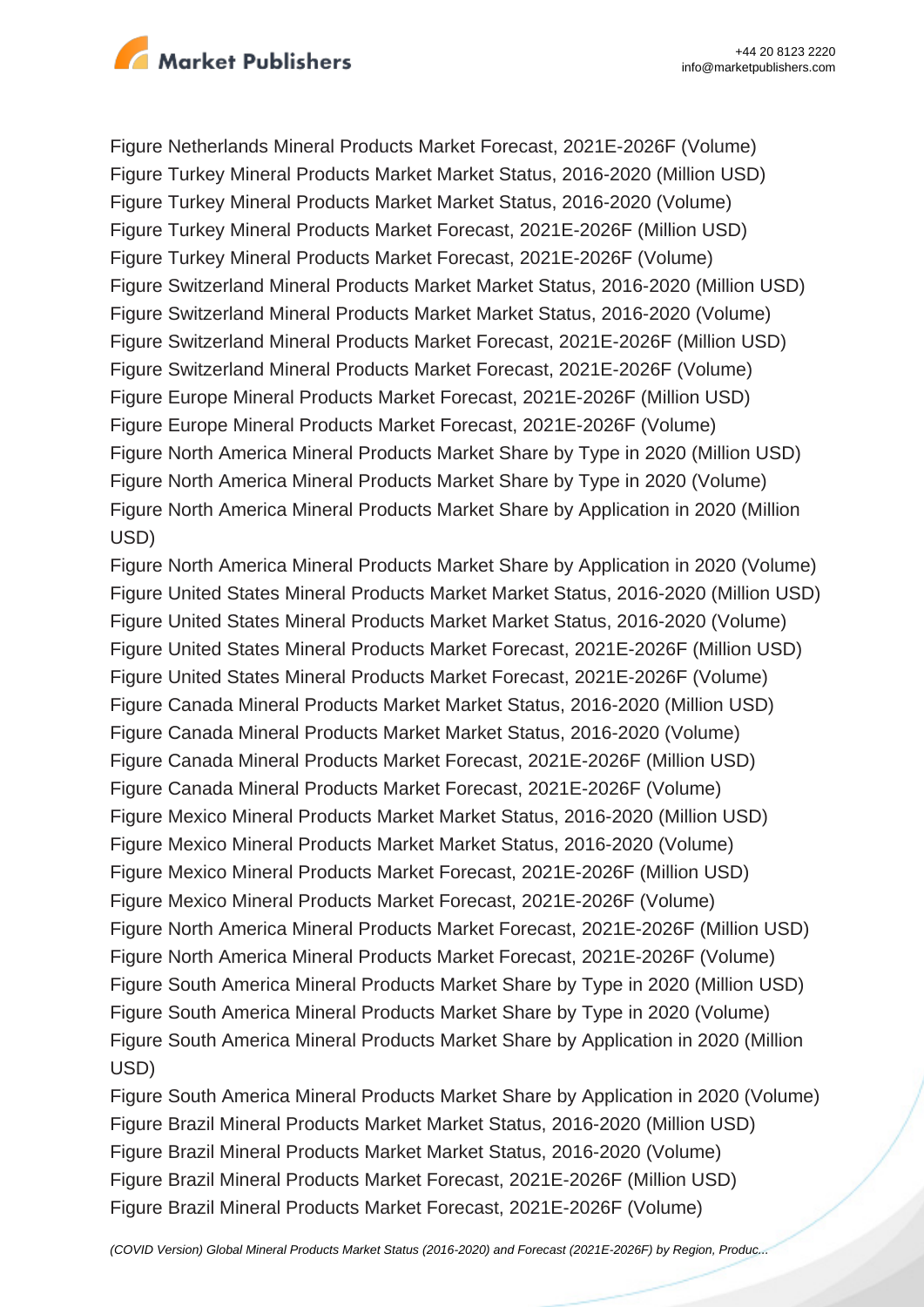

Figure Argentina Mineral Products Market Market Status, 2016-2020 (Million USD) Figure Argentina Mineral Products Market Market Status, 2016-2020 (Volume) Figure Argentina Mineral Products Market Forecast, 2021E-2026F (Million USD) Figure Argentina Mineral Products Market Forecast, 2021E-2026F (Volume) Figure Columbia Mineral Products Market Market Status, 2016-2020 (Million USD) Figure Columbia Mineral Products Market Market Status, 2016-2020 (Volume) Figure Columbia Mineral Products Market Forecast, 2021E-2026F (Million USD) Figure Columbia Mineral Products Market Forecast, 2021E-2026F (Volume) Figure Chile Mineral Products Market Market Status, 2016-2020 (Million USD) Figure Chile Mineral Products Market Market Status, 2016-2020 (Volume) Figure Chile Mineral Products Market Forecast, 2021E-2026F (Million USD) Figure Chile Mineral Products Market Forecast, 2021E-2026F (Volume) Figure Peru Mineral Products Market Market Status, 2016-2020 (Million USD) Figure Peru Mineral Products Market Market Status, 2016-2020 (Volume) Figure Peru Mineral Products Market Forecast, 2021E-2026F (Million USD) Figure Peru Mineral Products Market Forecast, 2021E-2026F (Volume) Figure South America Mineral Products Market Forecast, 2021E-2026F (Million USD) Figure South America Mineral Products Market Forecast, 2021E-2026F (Volume) Figure Middle East & Africa Mineral Products Market Share by Type in 2020 (Million USD)

Figure Middle East & Africa Mineral Products Market Share by Type in 2020 (Volume) Figure Middle East & Africa Mineral Products Market Share by Application in 2020 (Million USD)

Figure Middle East & Africa Mineral Products Market Share by Application in 2020 (Volume)

Figure GCC Mineral Products Market Market Status, 2016-2020 (Million USD) Figure GCC Mineral Products Market Market Status, 2016-2020 (Volume) Figure GCC Mineral Products Market Forecast, 2021E-2026F (Million USD) Figure GCC Mineral Products Market Forecast, 2021E-2026F (Volume) Figure North Africa Mineral Products Market Market Status, 2016-2020 (Million USD) Figure North Africa Mineral Products Market Market Status, 2016-2020 (Volume) Figure North Africa Mineral Products Market Forecast, 2021E-2026F (Million USD) Figure North Africa Mineral Products Market Forecast, 2021E-2026F (Volume) Figure South Africa Mineral Products Market Market Status, 2016-2020 (Million USD) Figure South Africa Mineral Products Market Market Status, 2016-2020 (Volume) Figure South Africa Mineral Products Market Forecast, 2021E-2026F (Million USD) Figure South Africa Mineral Products Market Forecast, 2021E-2026F (Volume) Figure Middle East & Africa Mineral Products Market Forecast, 2021E-2026F (Million USD)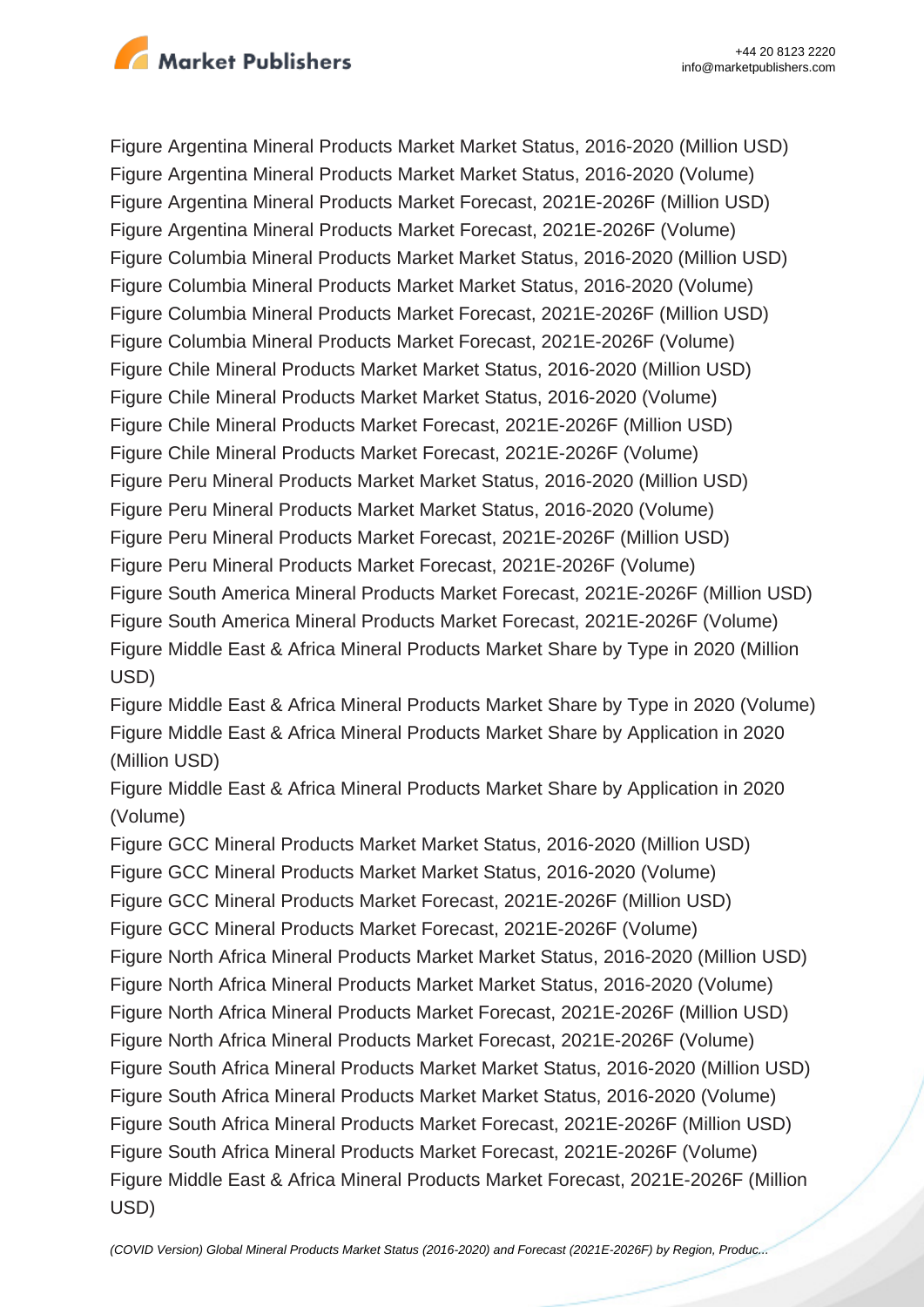

Figure Middle East & Africa Mineral Products Market Forecast, 2021E-2026F (Volume)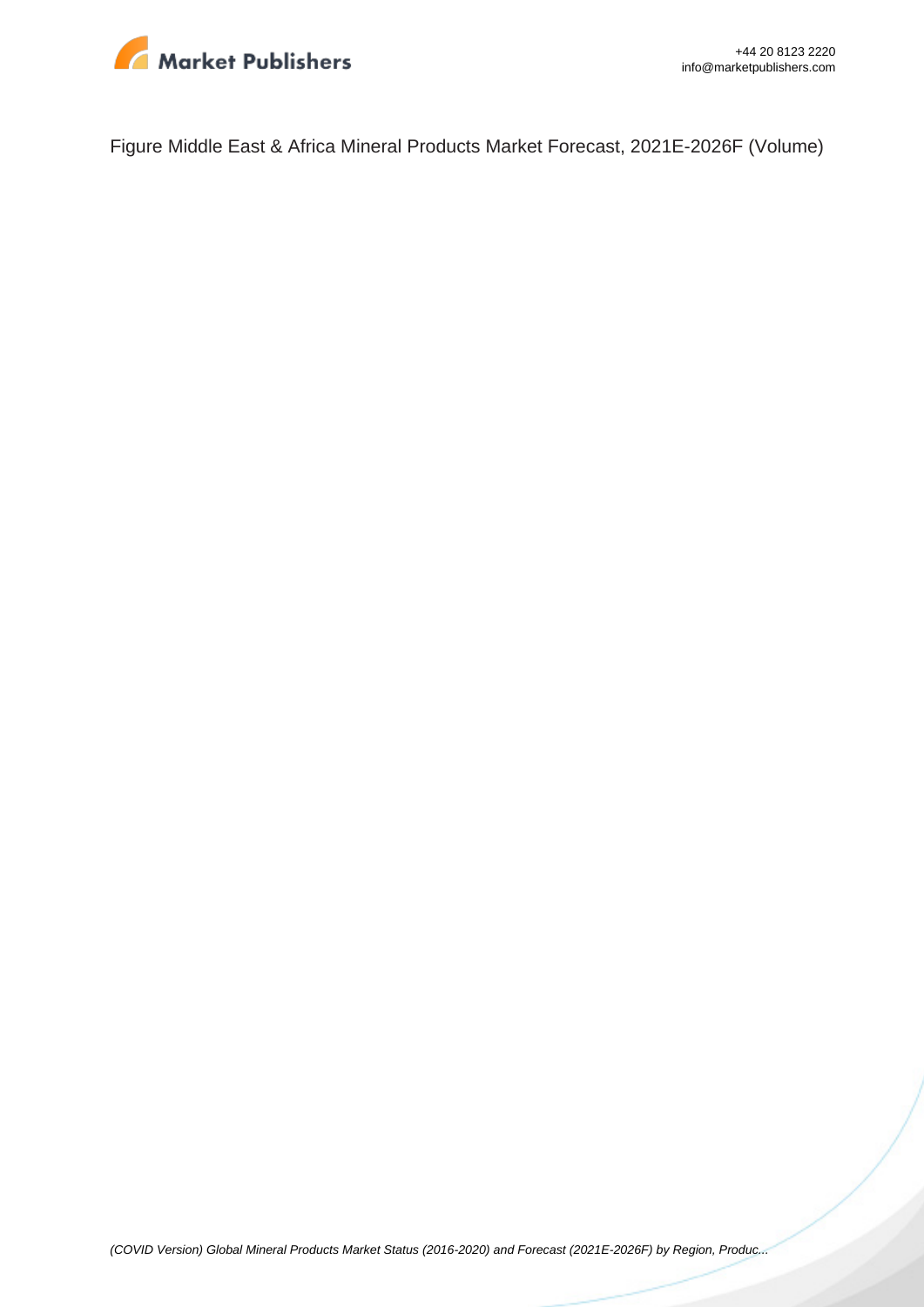

#### I would like to order

Product name: (COVID Version) Global Mineral Products Market Status (2016-2020) and Forecast (2021E-2026F) by Region, Product Type & End-Use Product link: [https://marketpublishers.com/r/C3CE525E665BEN.html](https://marketpublishers.com/report/chemicals_petrochemicals/other-chemicals-products/covid-version-global-mineral-products-market-status-2016-2020-n-forecast-2021e-2026f-by-region-product-type-end-use.html) Price: US\$ 3,000.00 (Single User License / Electronic Delivery) If you want to order Corporate License or Hard Copy, please, contact our Customer Service: [info@marketpublishers.com](mailto:info@marketpublishers.com)

# Payment

To pay by Credit Card (Visa, MasterCard, American Express, PayPal), please, click button on product page [https://marketpublishers.com/r/C3CE525E665BEN.html](https://marketpublishers.com/report/chemicals_petrochemicals/other-chemicals-products/covid-version-global-mineral-products-market-status-2016-2020-n-forecast-2021e-2026f-by-region-product-type-end-use.html)

To pay by Wire Transfer, please, fill in your contact details in the form below:

First name: Last name: Email: Company: Address: City: Zip code: Country: Tel: Fax: Your message:

\*\*All fields are required

Custumer signature

Please, note that by ordering from marketpublishers.com you are agreeing to our Terms & Conditions at<https://marketpublishers.com/docs/terms.html>

To place an order via fax simply print this form, fill in the information below and fax the completed form to +44 20 7900 3970